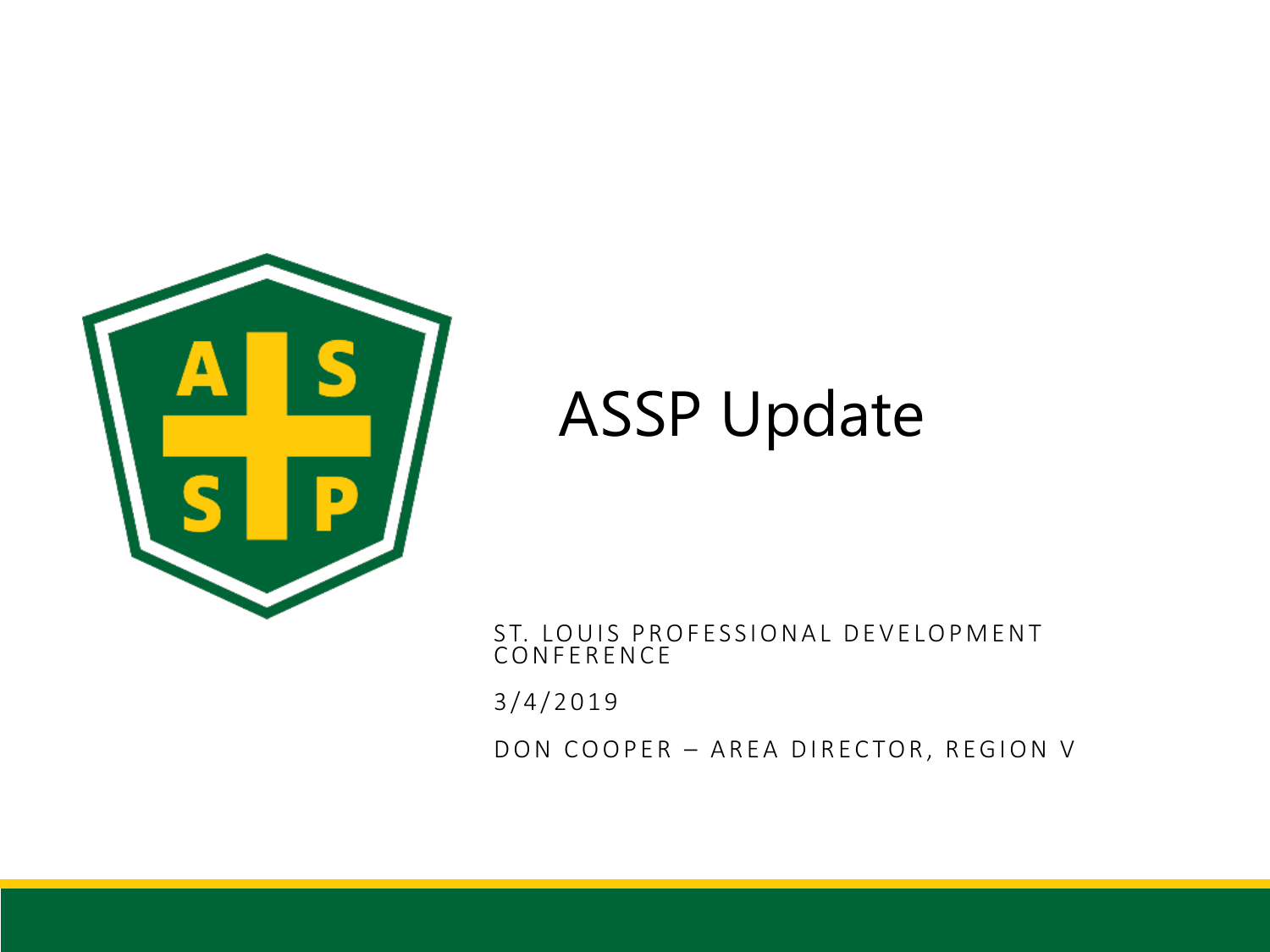## **About ASSP**

ASSP is where occupational safety and health professionals find a vibrant community—one that helps them grow professionally through education and networking, and advocates for the profession.

**History** 

- Founded in 1911 as United Association of Casualty Inspectors
- Renamed in 1914 as American Society of Safety Engineers (ASSE)
- Name changed in American Society of Safety Professionals (ASSP) in 2018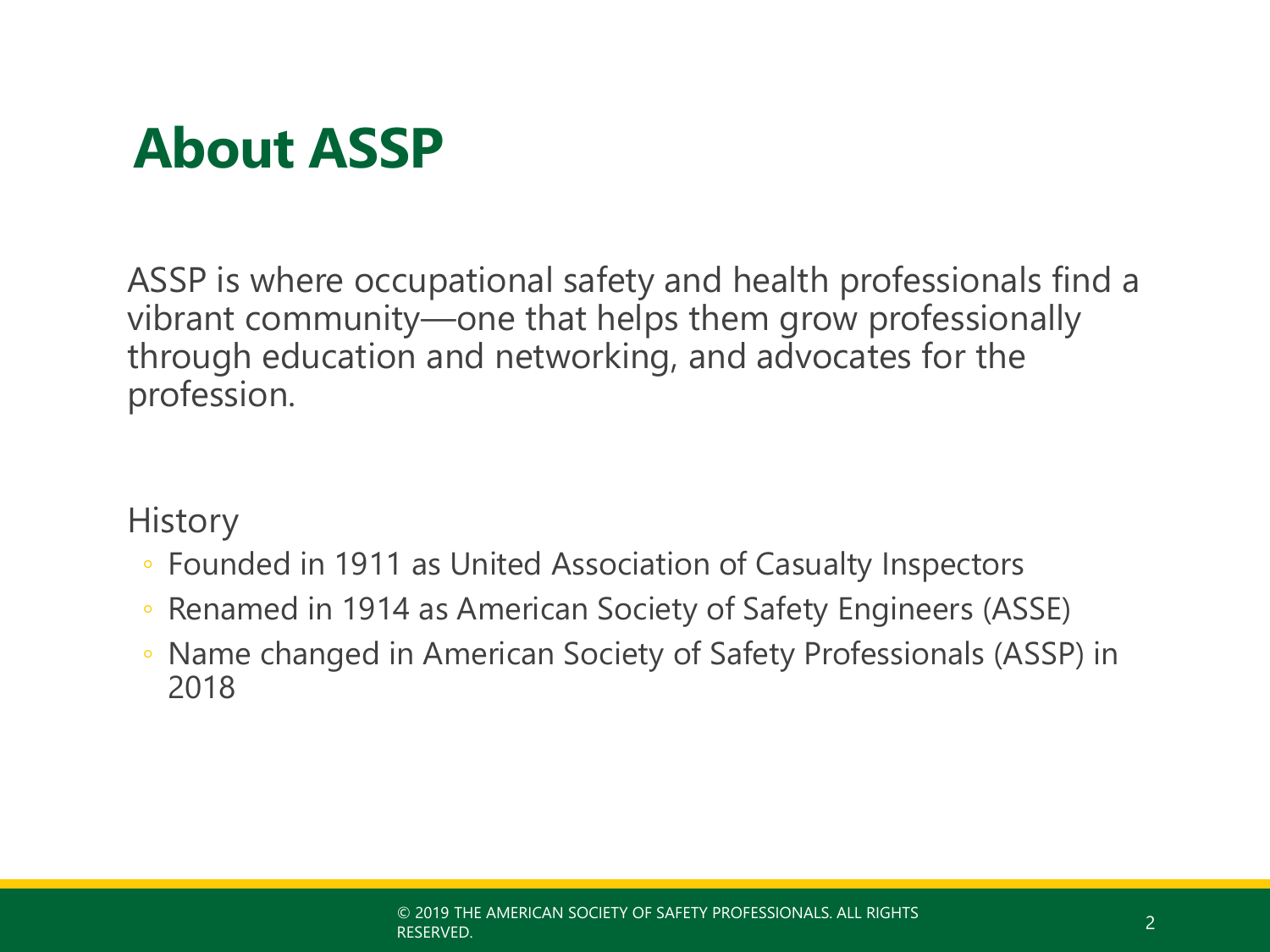# **ASSP Today**

- Over 38,000 members worldwide & growing
- Members in 80 countries
- 150+ local chapters
- 74 Student Sections
- 39 Professional Sections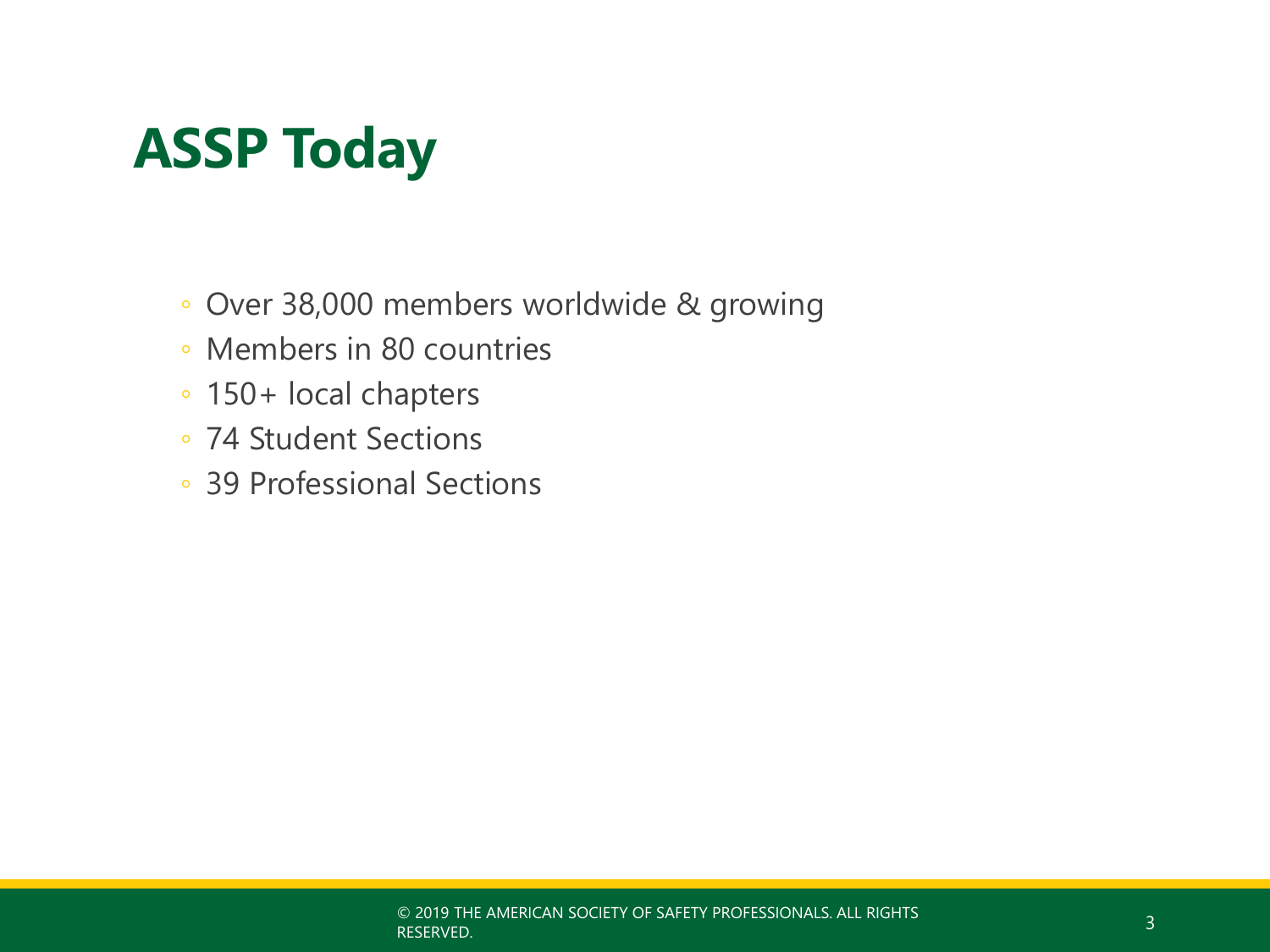### **Key Strategic Pillars**

- *E* Member Communities
- **Education**
- **E** Standards
- **· Value of the Profession**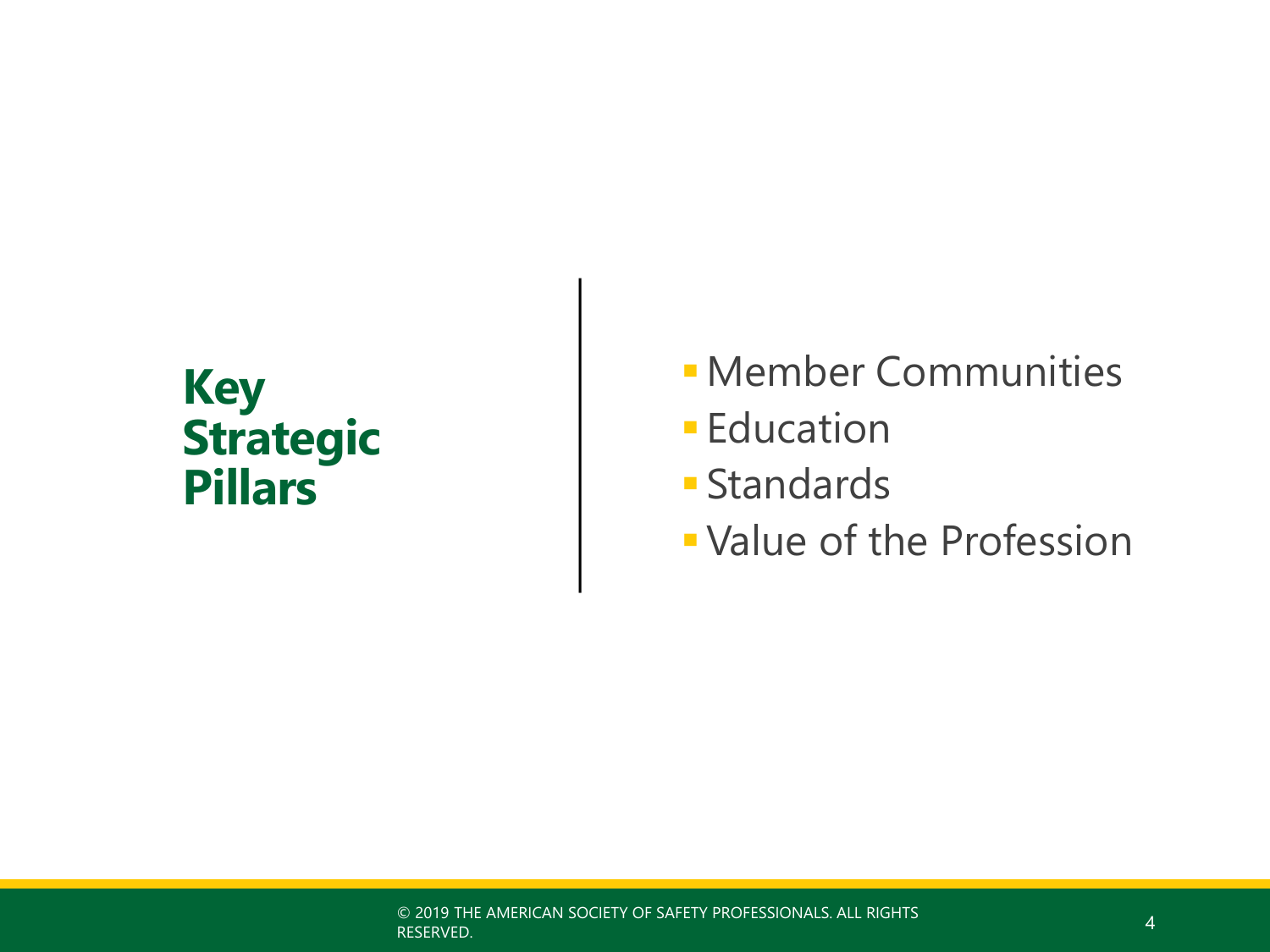### **Key Strategic Pillars**

### ▪**Member Communities**

- **Education**
- **E** Standards
- **· Value of the Profession**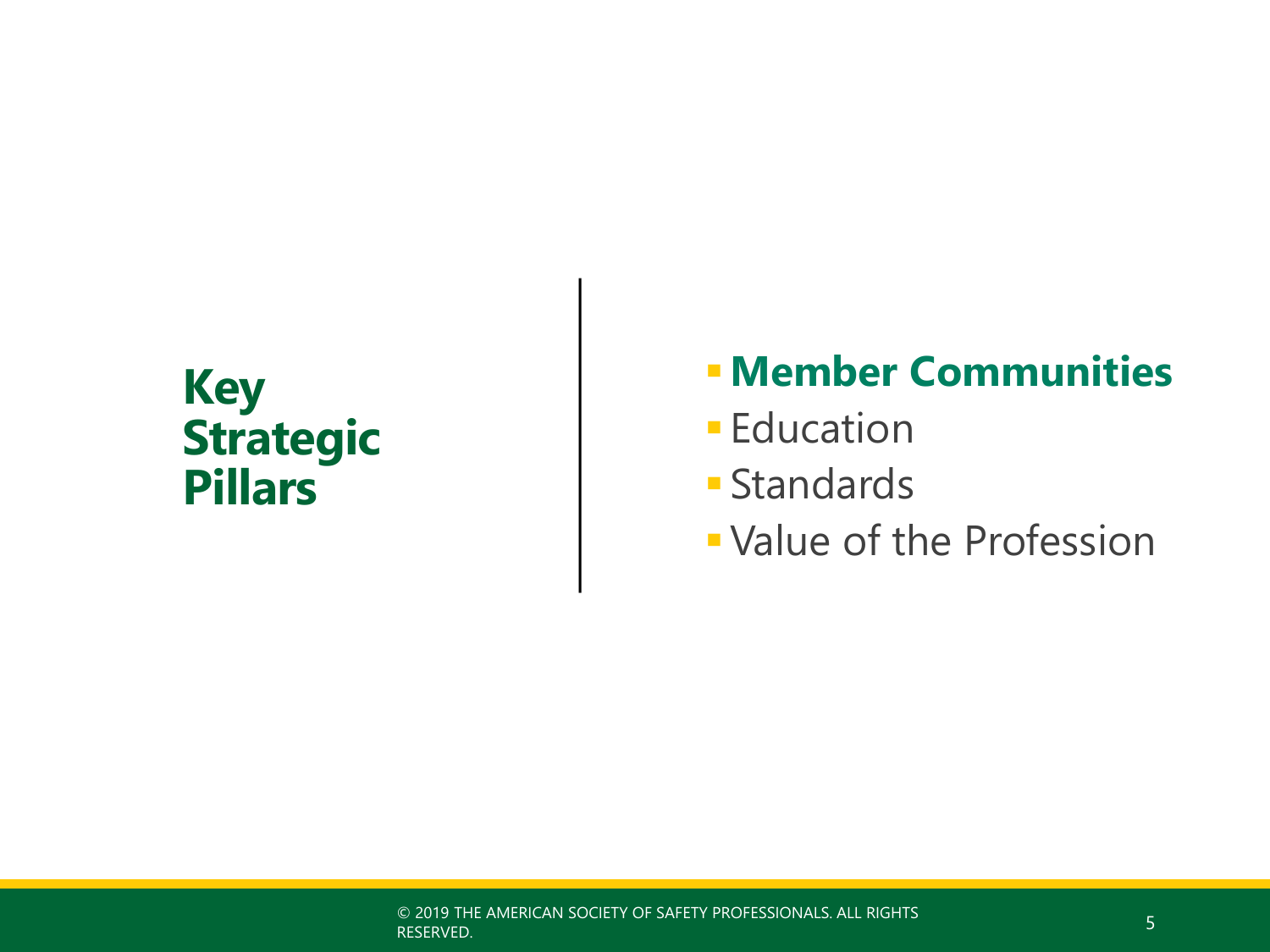ASSP is where occupational safety and health professionals **find a vibrant community**—one that helps them grow professionally through education and networking, and advocates for the profession.

Years ago the main community was the local chapter – Now it's much more than this.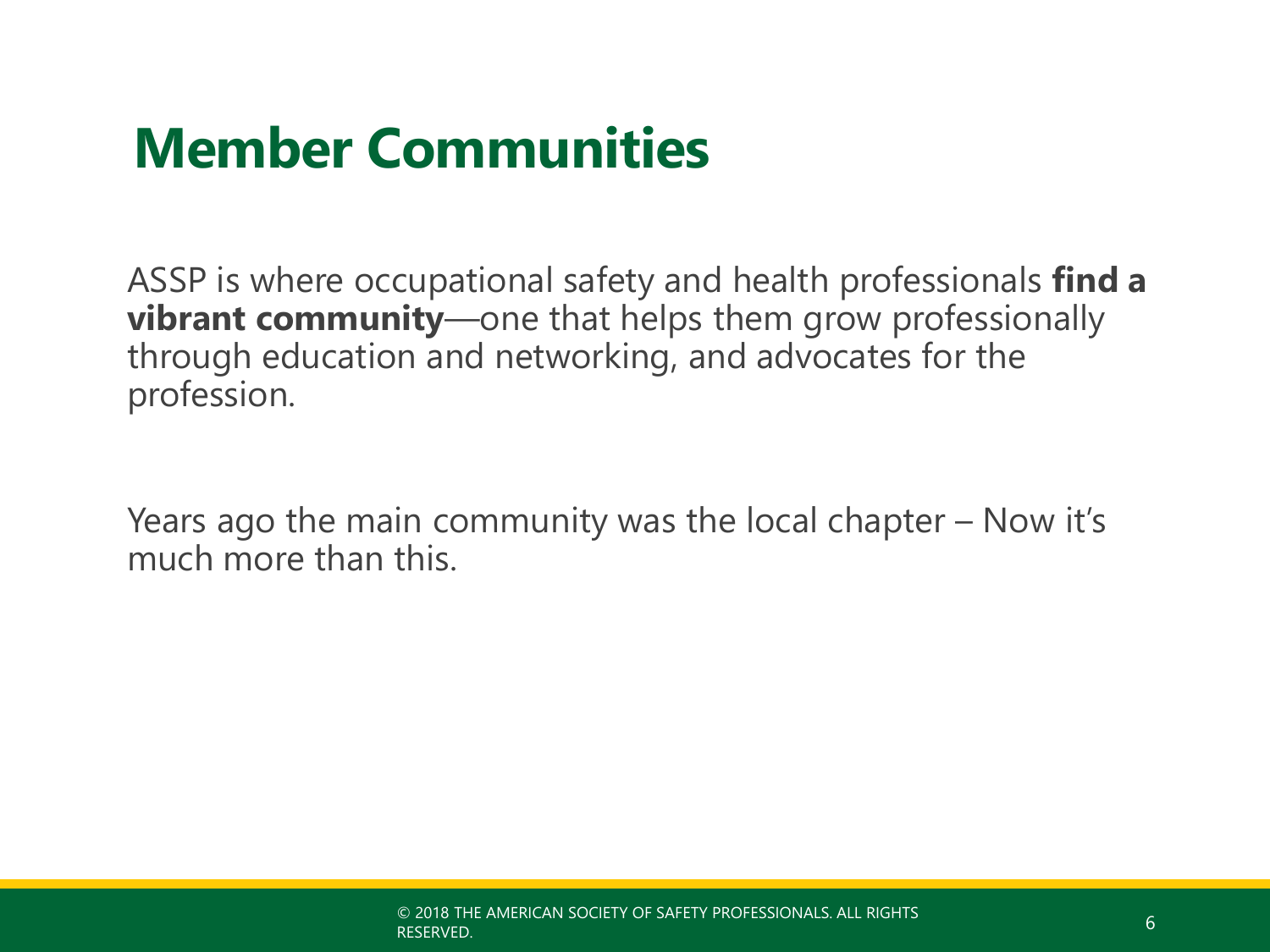## **Local Chapters**

### **Chapter Value**

ASSP chapter communities provide accessible, face-to-face opportunities for ASSP members to become better safety professionals.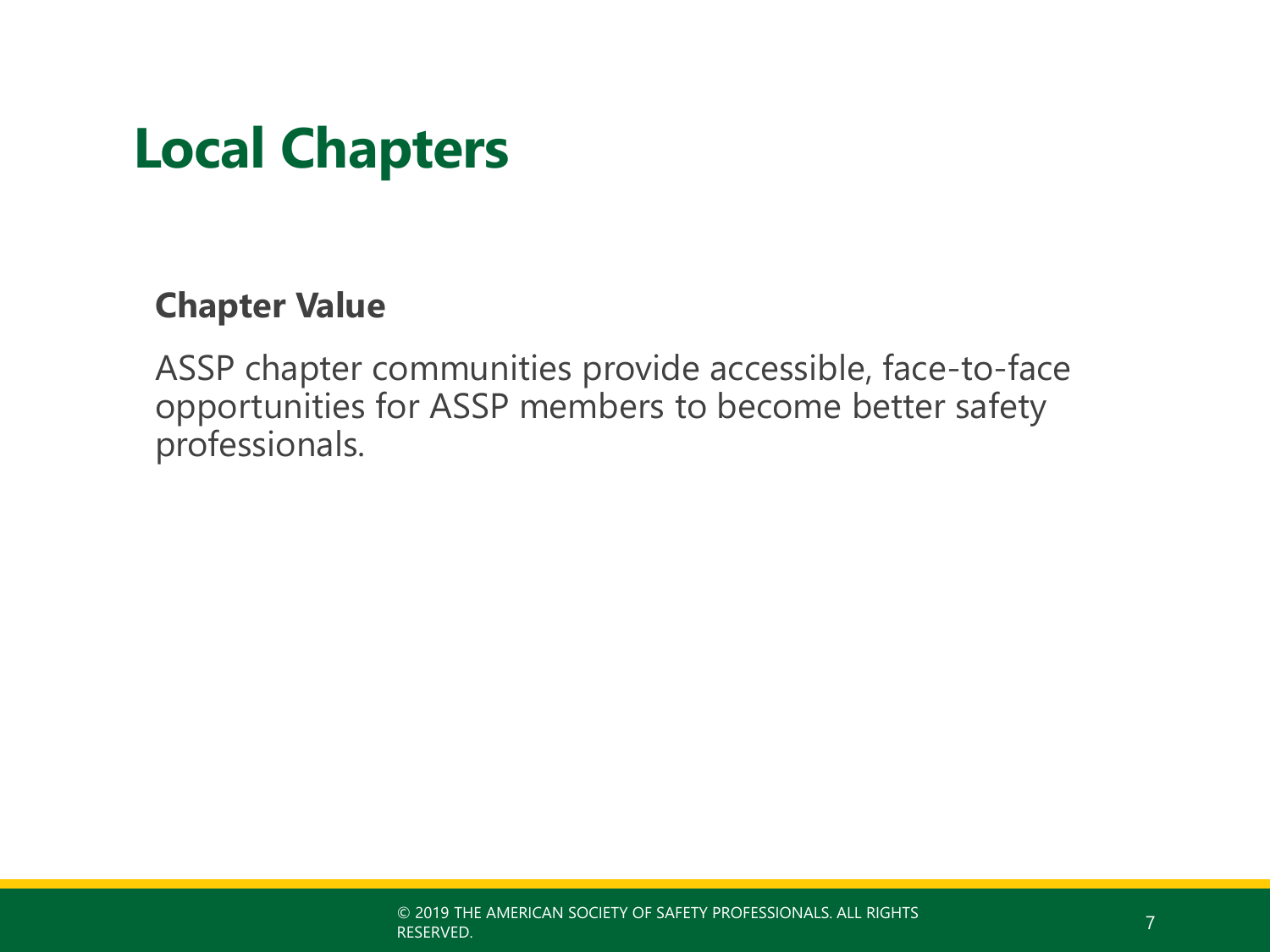

### **St. Louis Chapter is part of Region V**

- 15 Chapters, two Sections, and ten Student Sections
- States of Illinois, Iowa, Kansas, Minnesota, Missouri, Nebraska, North Dakota, South Dakota, and Wisconsin.

### **Vision**

The vision of Region V is to provide its members the resources and support for protecting people, property, and the environment.

### **Mission**

Region V is a geographical grouping of chapters which provides chapter leaders with opportunities for communicating, networking, and sharing of best practices with one another.

### **Regional Operating Committee Meetings (ROC)**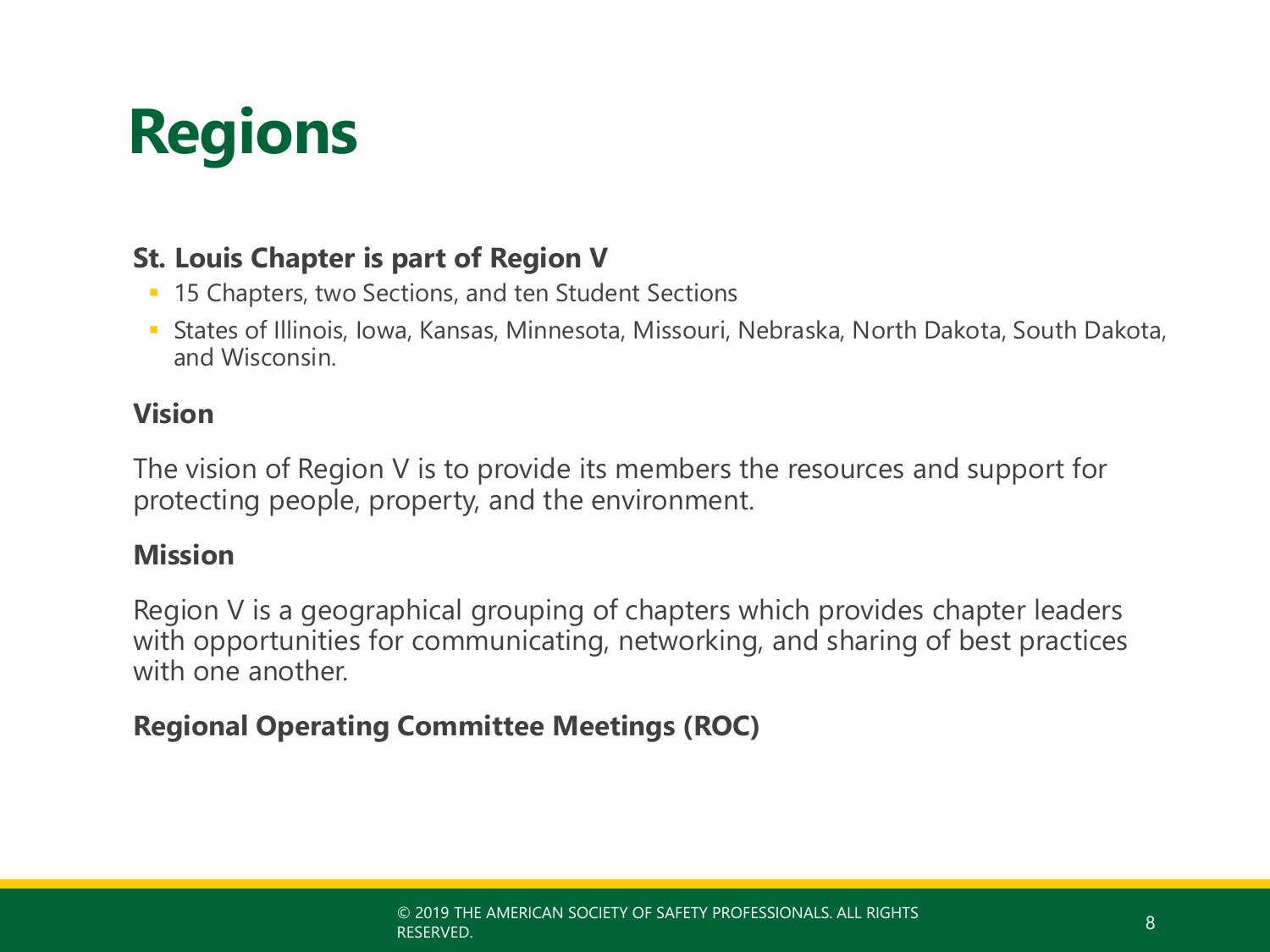## **Updated Region V Area Map**

Jul 05, 2017





Eric Hallerud Region V - RVP

1 Badgerland 2 Central Illinois 3 Great Plains 4 Greater Chicago 5 Hawkeye 6 Heart of America 7 Nicolet 8 Northeast lowa 9 Northeastern Illinois 10 Northwest Chapter 11 Quad Cities 12 St. Louis 13 Three Rivers 14 Wichita 15 Wisconsin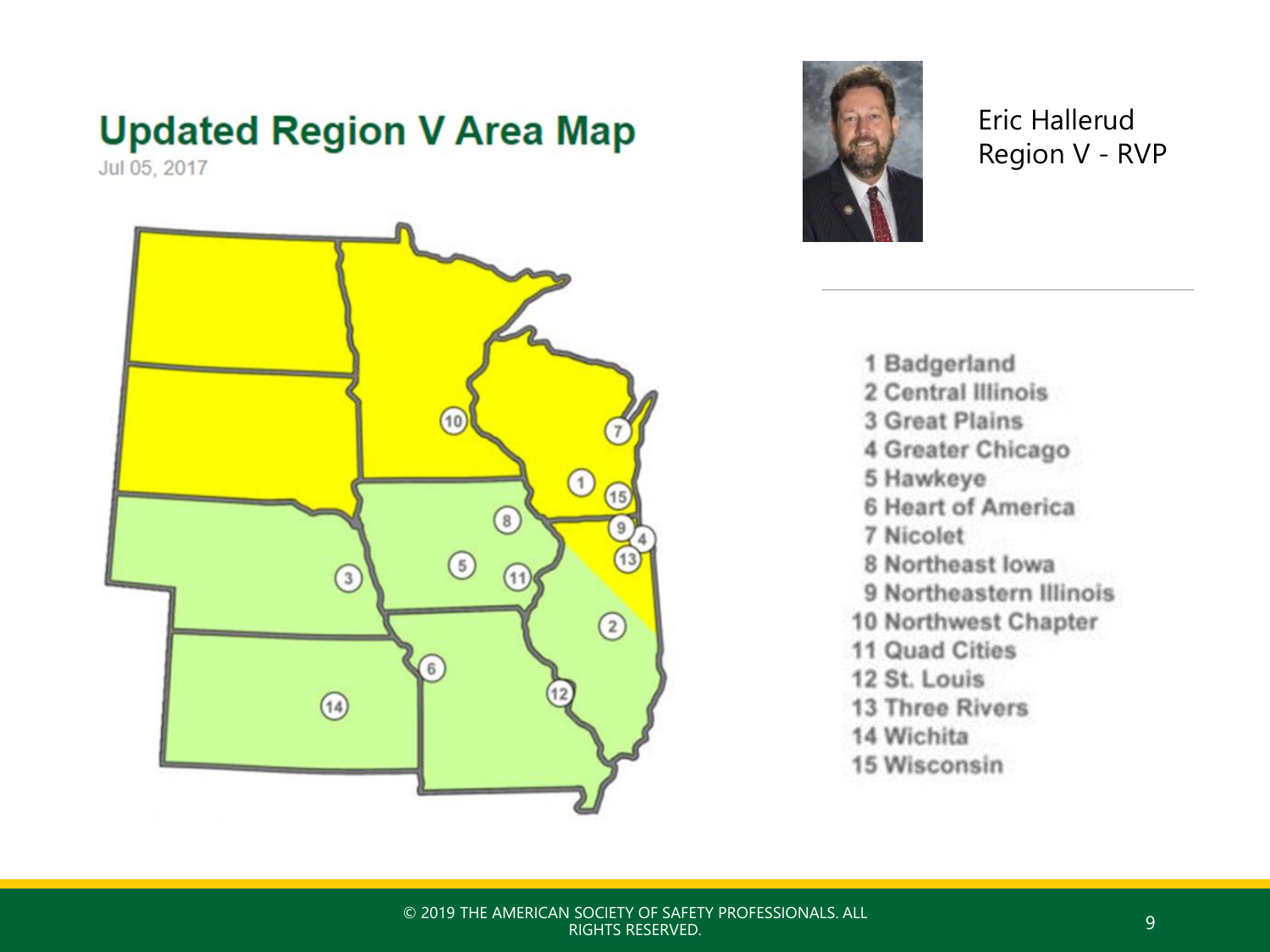### **Practice Specialties**

- Academics
- Construction
- Consultants
- Engineering
- Environmental
- Ergonomics
- Fire Protection
- Healthcare
- Industrial Hygiene
- International
- Management
- Manufacturing
- Military (branch)
- Oil, Gas, Mining & Mineral Resources
- Public Sector
- Risk Management/Insurance
- Training & Communications
- Transportation
- Utilities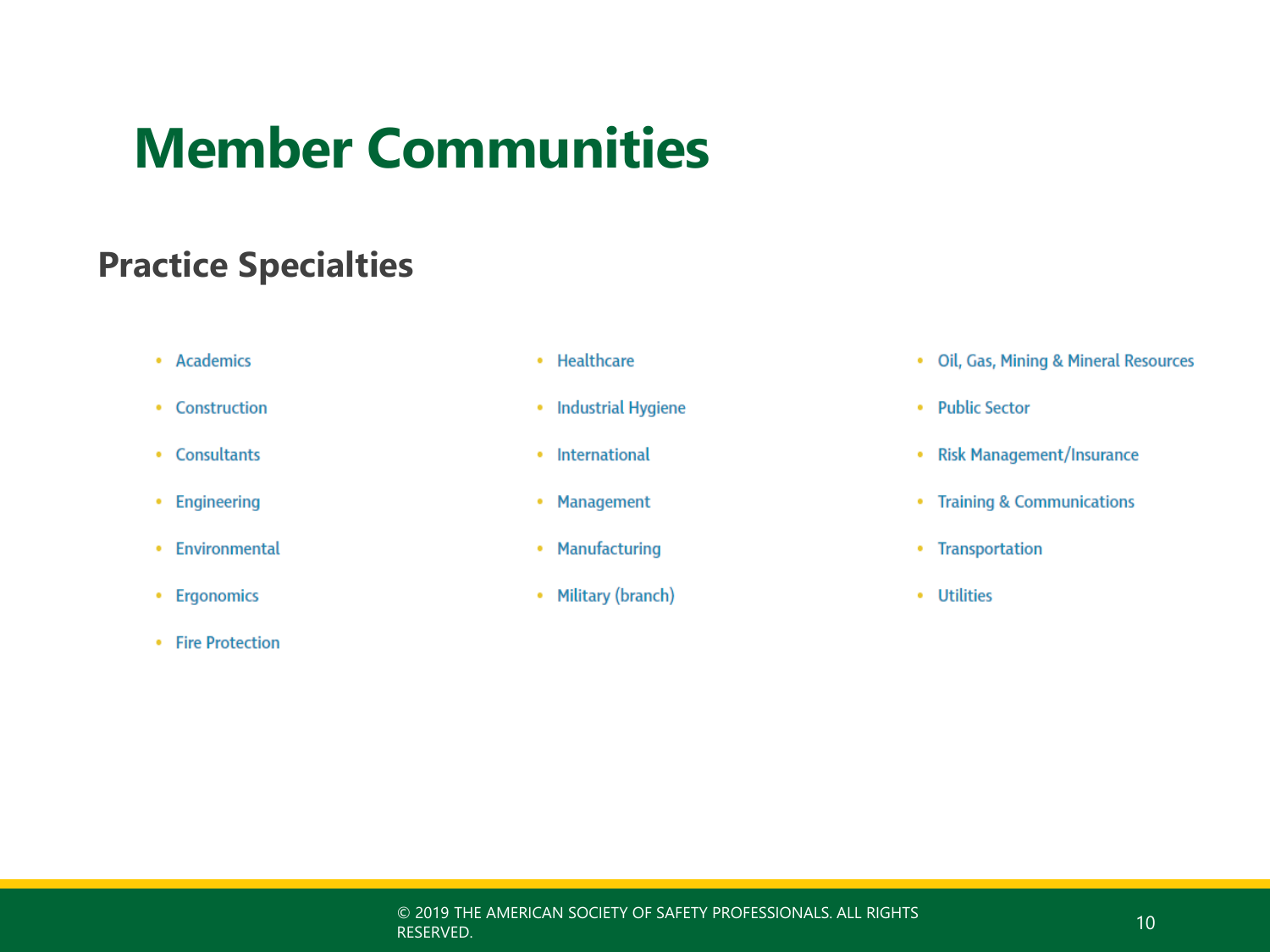### **Common Interest Groups**

**Blacks in Safety Excellence (BISE):** Advances all people of color in the OSH profession through professional development, networking, collaboration and education.

**Women in Safety Excellence (WISE):** Addresses issues specific to women OSH professionals — helping tackle the specific workplace and industry challenges that women face, in order to advance their careers and gain leadership positions within the OSH profession.

**Hispanic Safety Professionals:** Advances Hispanics and Latinos in the OSH profession through professional development, networking and collaboration.

**Emerging Professionals in Occupational Safety and Health:** Identifies, develops and connects young leaders who possess a passion to expand their knowledge and promote the OSH profession to sustain ASSP and advance the industry as a whole.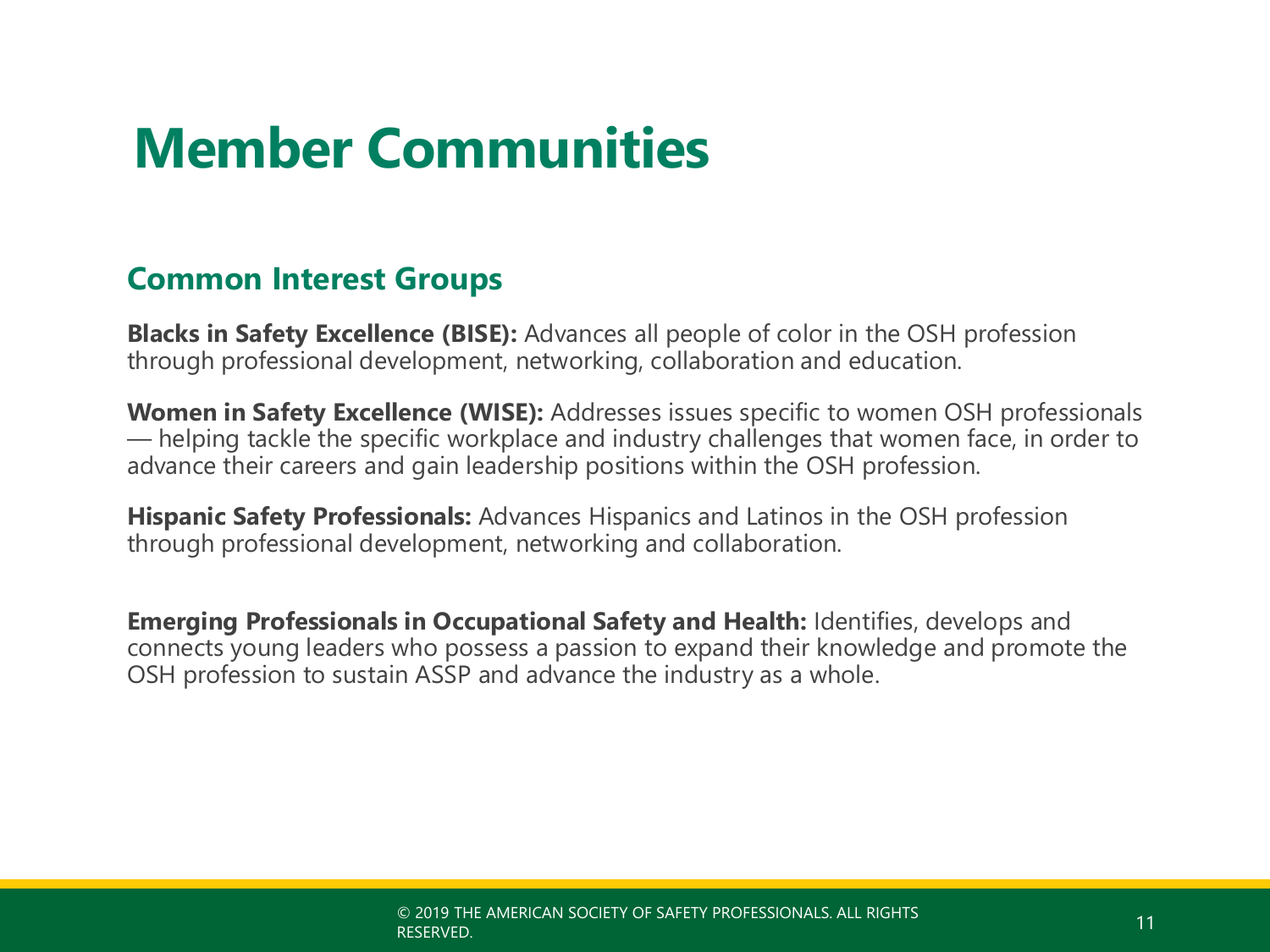### **The latest - Online Community**

### **Benefits of the ASSP Community**

- Connect and network with a vibrant community of 38,000 **OSH** professionals
- Gain exclusive access to member-only conversations sharing expert knowledge and best practices that can help you solve a workplace challenge
- Establish yourself as a thought-leader within the OSH profession by sharing content and participating in group discussions
- Become more involved in ASSP and connect with volunteer opportunities to grow your leadership skills

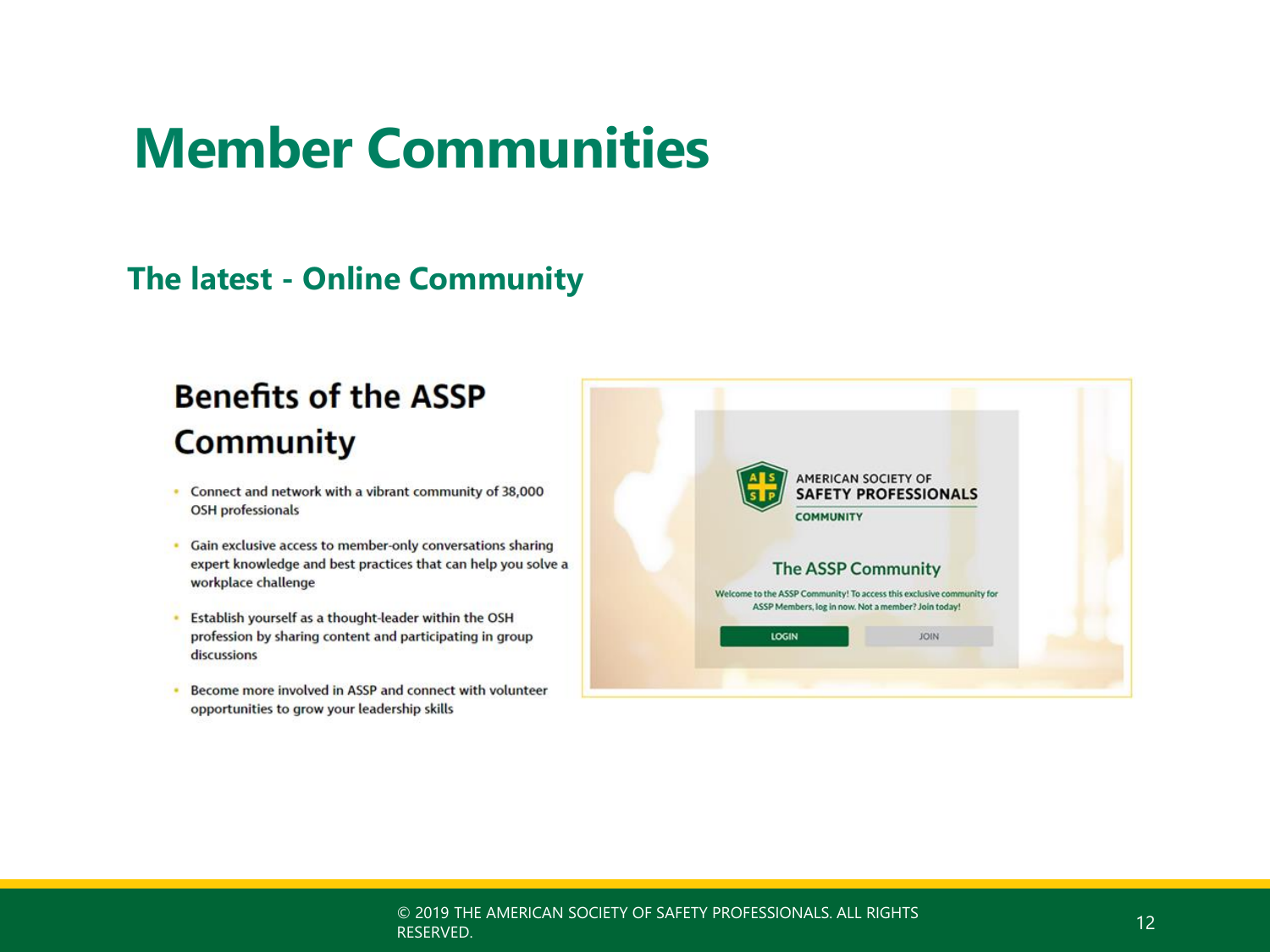## **What's Happening in Member Communities?**

- **E** Membership has reached new levels!
	- Still plenty of growth opportunities
- Volunteer leadership growth opportunities
- **2019 Elections Now Open** 
	- Vote before 3/31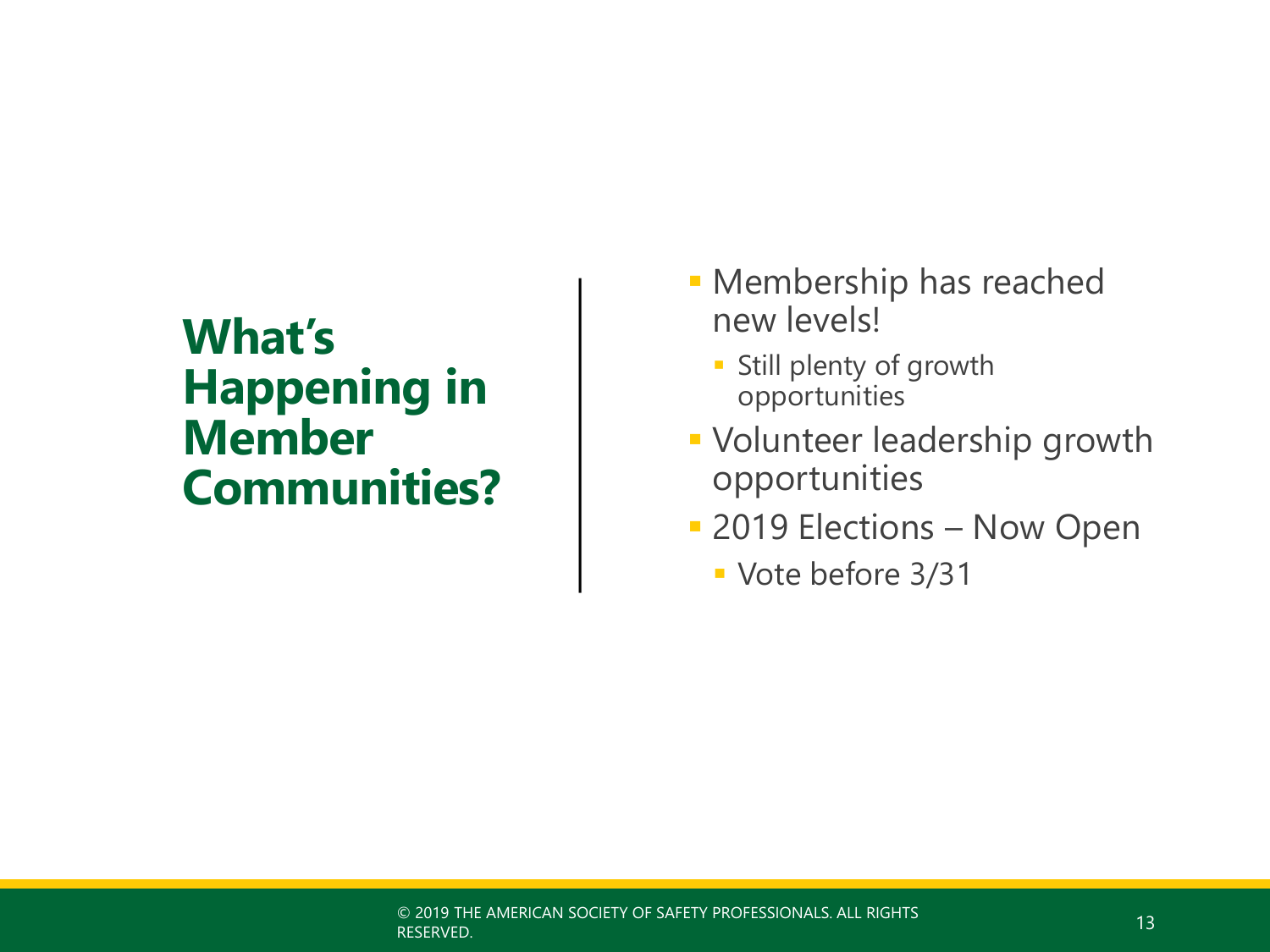# **Community – Strategic Goals**

#### *Goal 1: Build meaningful member engagement through community by establishing definitions for what it means to be an engaged member and develop plans to grow highly engaged segments.*

- **•Develop a clear definition of member engagement.**
- **Implement mechanisms to measure and analyze the defined engagement behaviors.**
- **Establish growth targets and plans for segments of engaged members.**

#### *Goal 2: Increase the collective expertise of the ASSP community by growing the ASSP membership.*

- ▪Develop and execute a growth and engagement plan for young and emerging OSH professionals.
- ▪Develop a member value proposition to engage at the corporate level.
- **Increase the number of paid ASSP members to support diversification of revenue sources.**

#### *Goal 3: Sustain a vibrant community of OSH professionals by increasing the retention of ASSP members.*

- **Establish a consistent measurement of member satisfaction.**
- **Establish a consistent measurement of why members leave and develop targets and plans to reengage** members who left for reasons, within our control.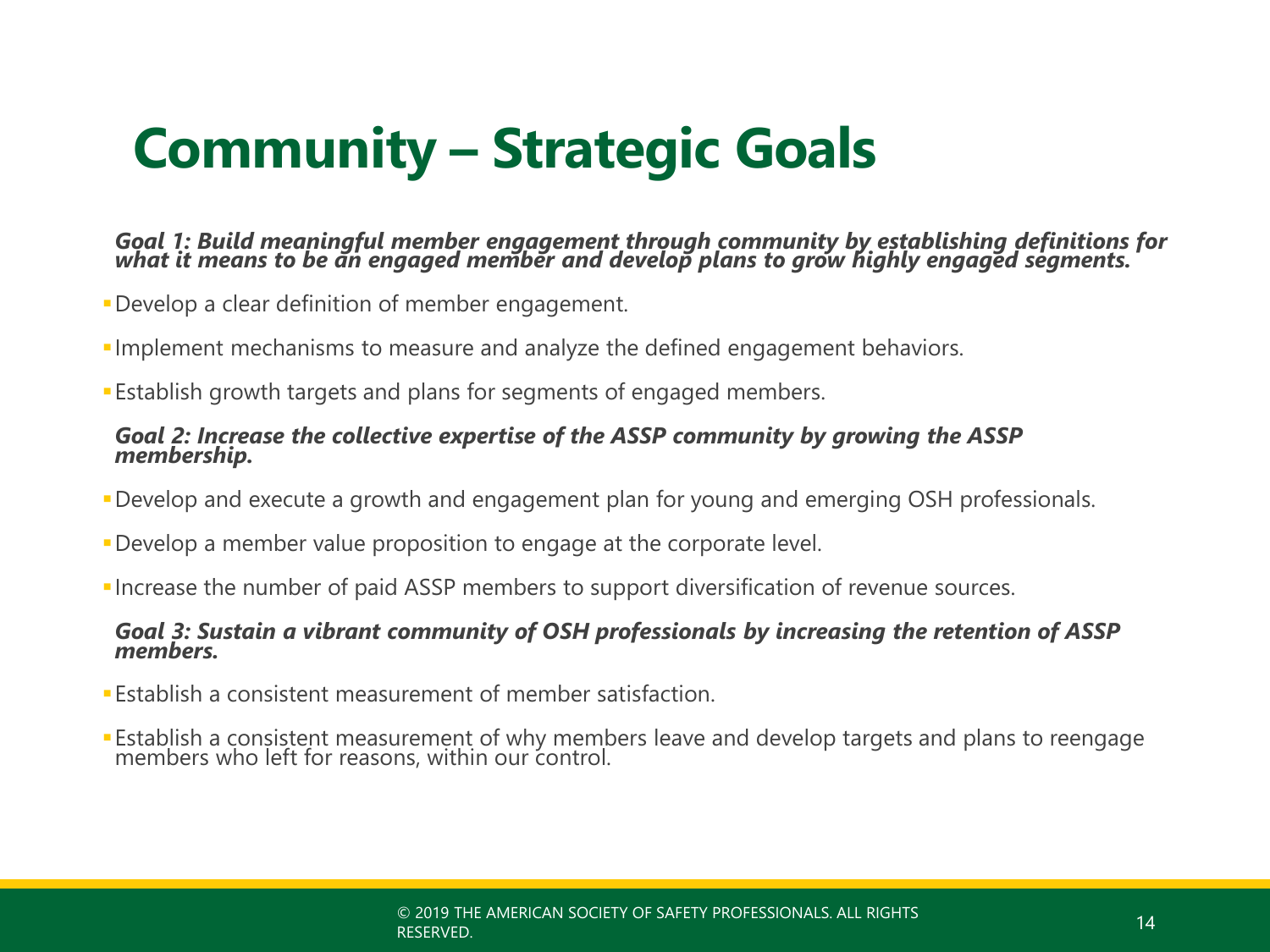### **Key Strategic Pillars**

- *E* Member Communities ▪ **Education**
- **E** Standards
- **Value of the Profession**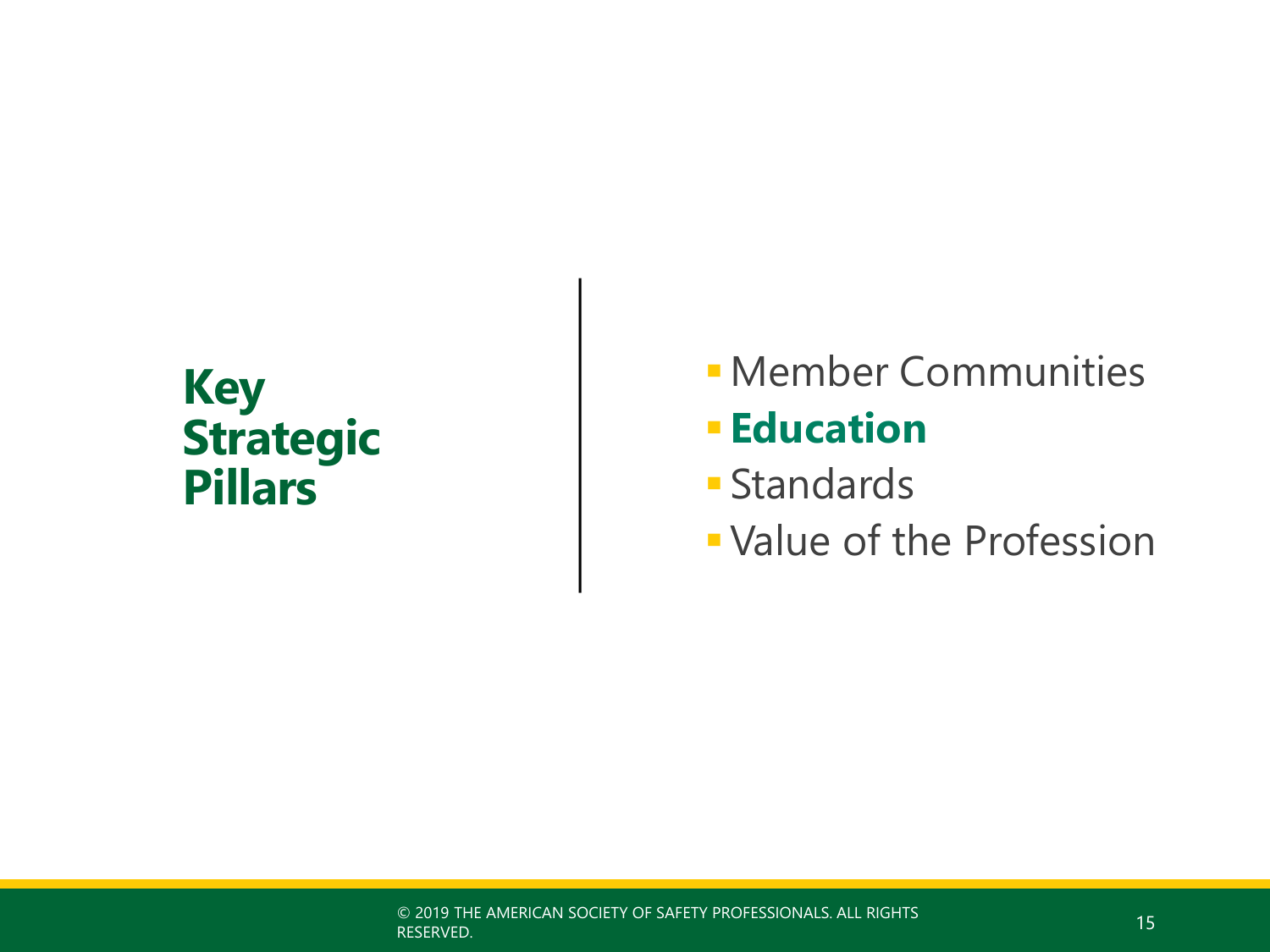# **Education**

ASSP is the preferred source for education among safety professionals, providing valuable training, networking, knowledge, skills and continuing education.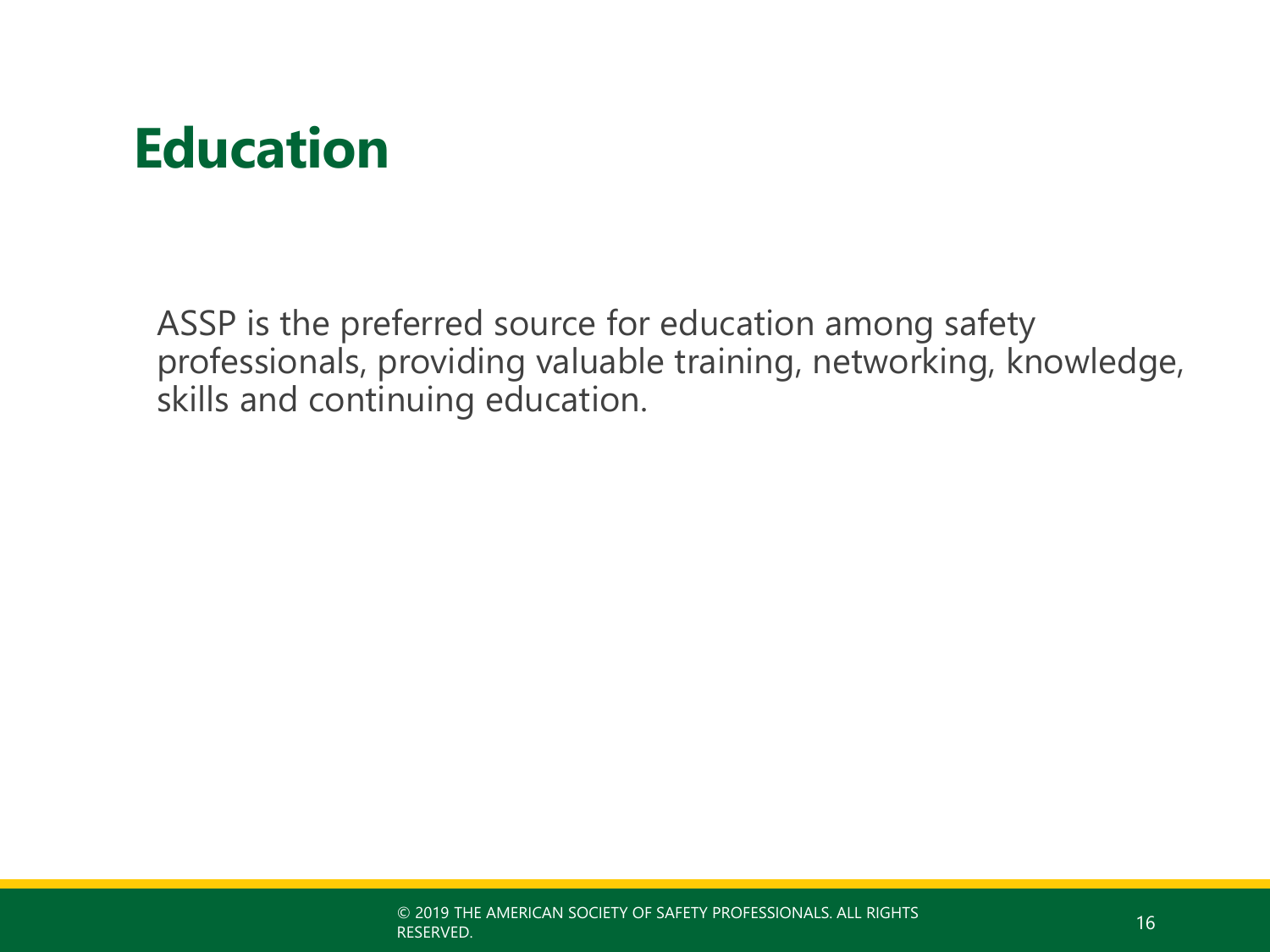## **What's Happening in Education?**

- Safety 2018 Attendance and Exposition Were Largest Ever
- New ASSP App Brings Virtual Reality to Fall Protection Training
	- **Available at the ASSP Online store**
- Safety 2019 this June in New Orleans
- **Exercise Strategic goals** 
	- Expand the number of online courses delivered by ASSP.
	- Increase the number of formal training courses and experiential learning opportunities ASSP delivers to the OSH community.
	- Increase formal in-person learning opportunities delivered at clients' worksites.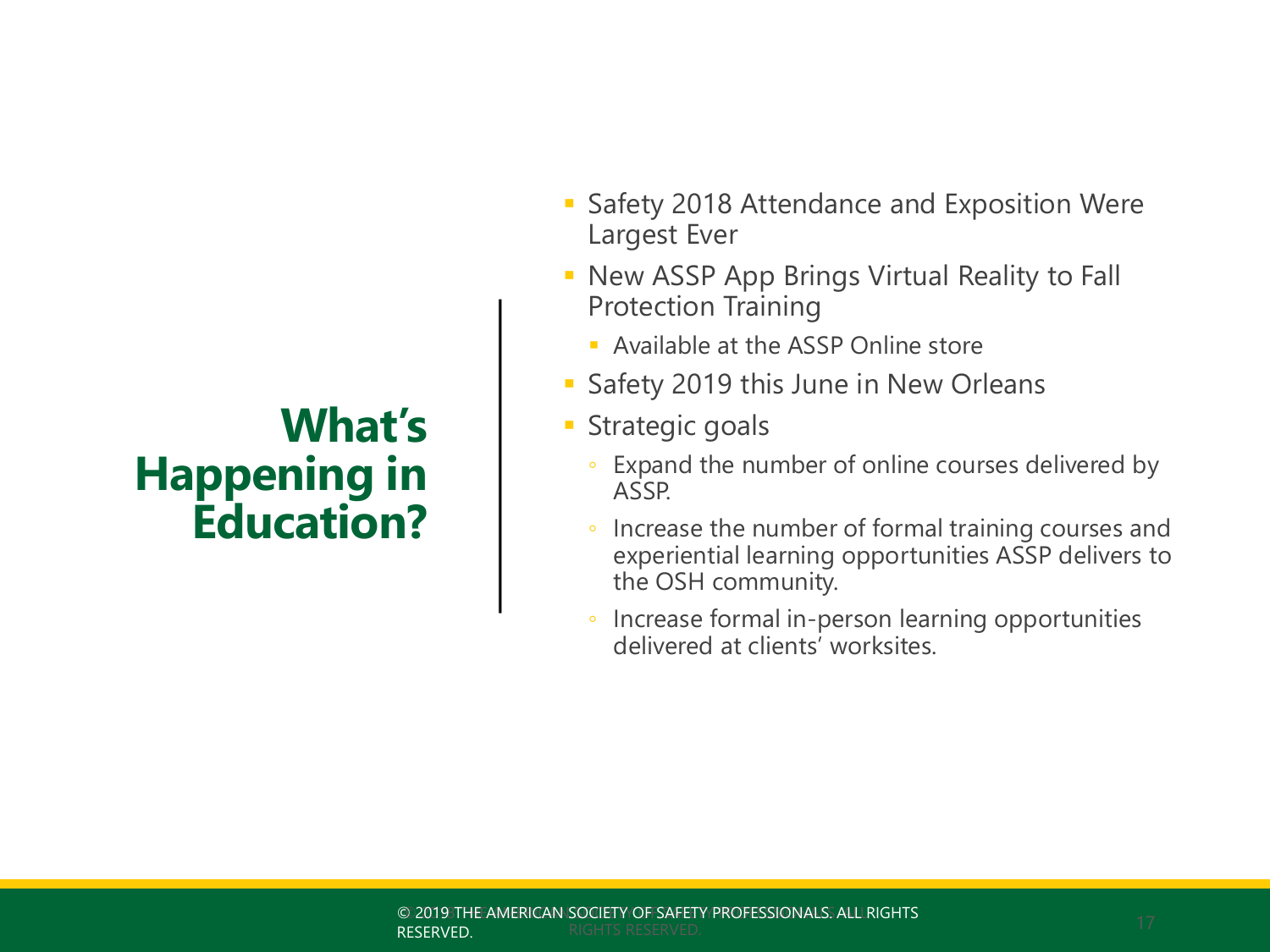

Safety 2019 Professional Development Conference & Exposition.

Sunday, June 9 thru Wednesday, June 12 | Ernest N. Morial New Orleans Convention Center | New Orleans, LA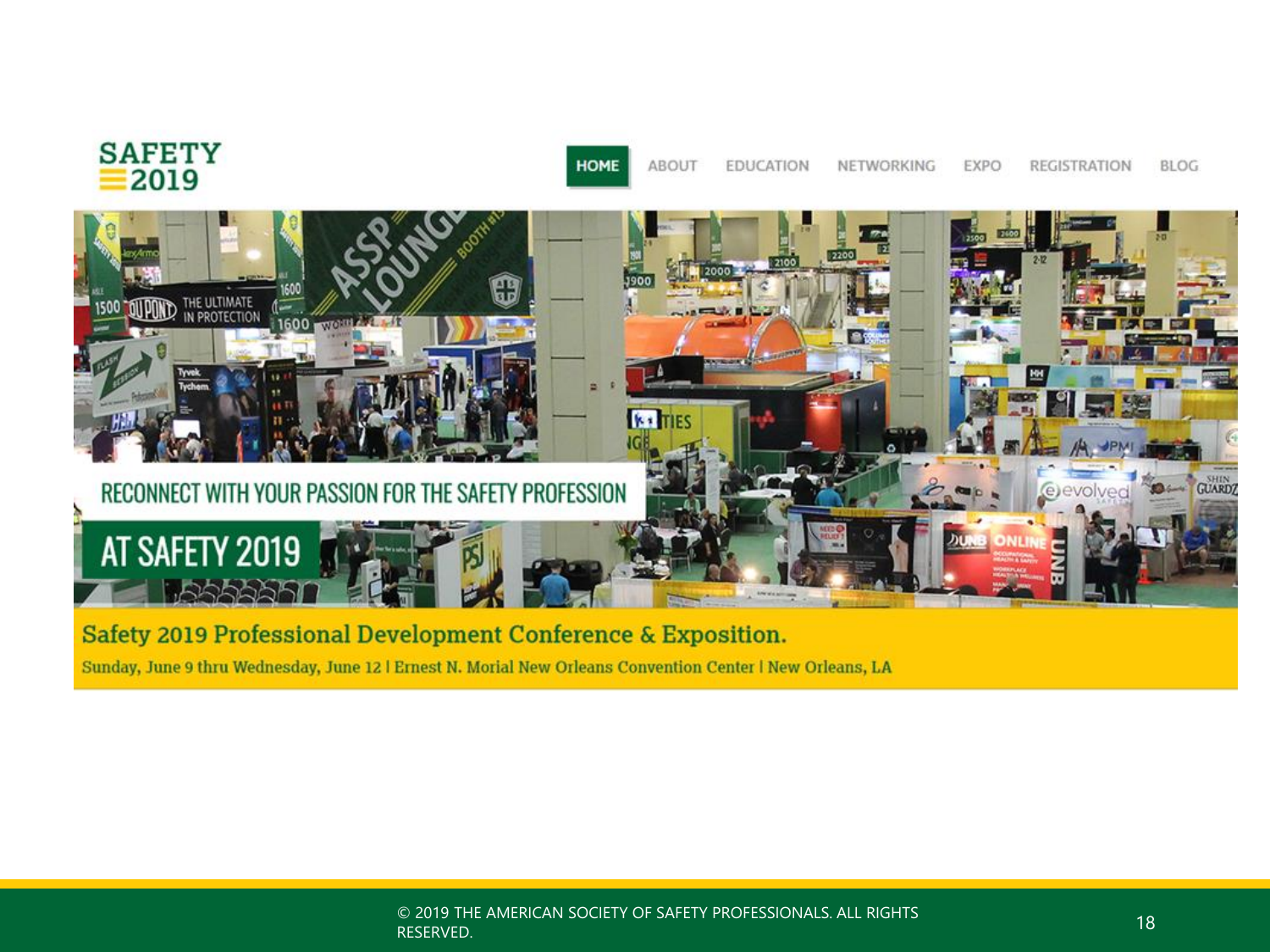## **Education – Certificate Programs**



Certificate programs are designed so professionals can take a series of courses related to certain occupational safety and health (OSH) topics or concepts, and become experts.

- [Certificate in Safety Management](https://www.assp.org/education/certificate-programs/safety-management)
- **[Executive Program in Safety Management](https://www.assp.org/education/certificate-programs/executive-program-in-safety-management)**
- **Global Safety Management Certificate** Program
- [ISO 45001 Certificate Program](https://www.assp.org/education/certificate-programs/iso-45001)
- **[Managed Fall Protection Certificate](https://www.assp.org/education/certificate-programs/managed-fall-protection)** Program
- [Risk Assessment Certificate Program](https://www.assp.org/education/certificate-programs/risk-assessment)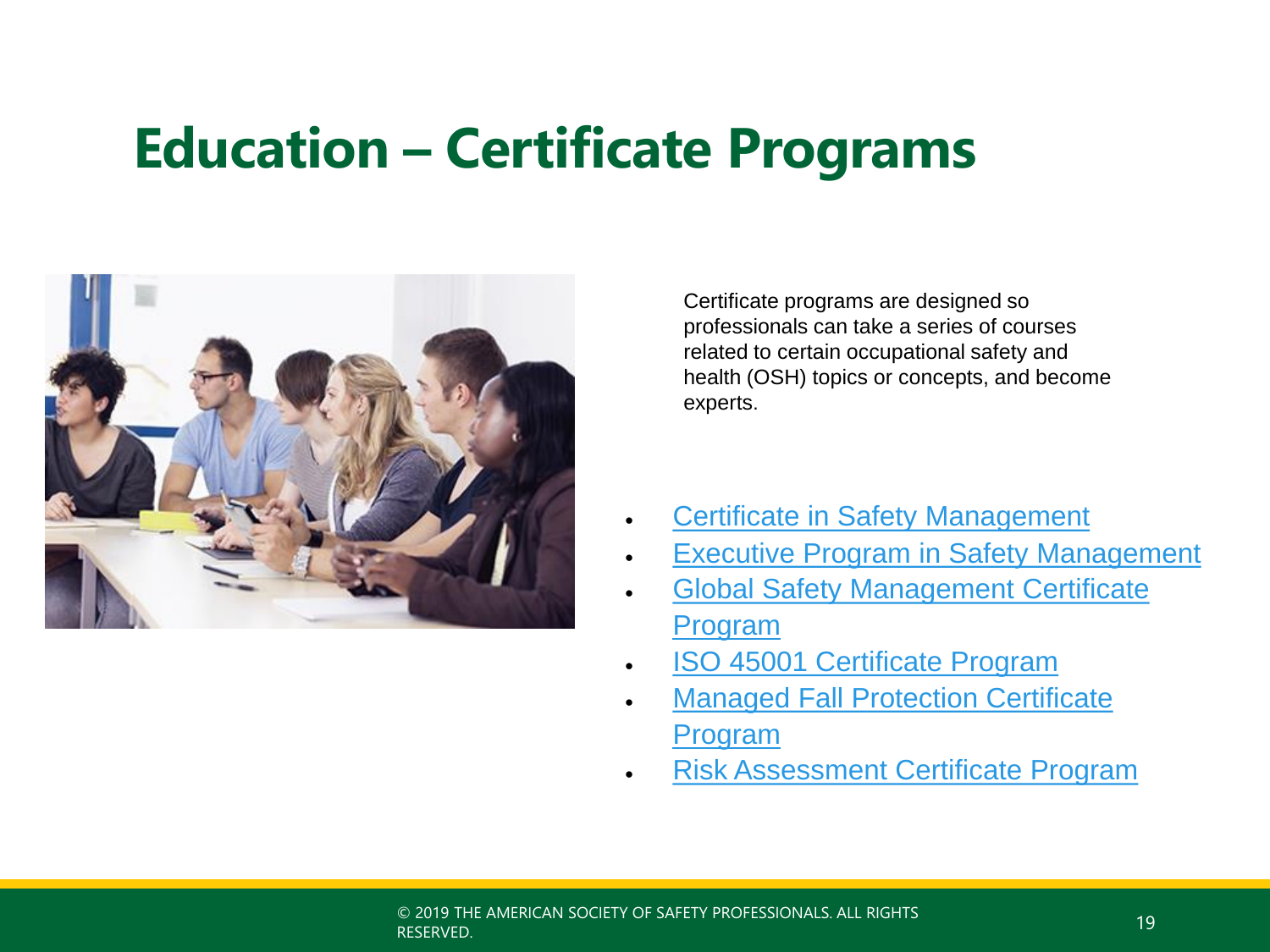# **Education – Strategic Goals**

#### *Goal 1: Grow and diversify professional development revenue sources.*

- ▪Expand the number of online courses delivered by ASSP.
- ▪Increase the number of formal training courses and experiential learning opportunities ASSP delivers to the OSH community.
- ▪Increase formal in-person learning opportunities delivered at clients' worksites.

#### *Goal 2: Improve the OSH professionals knowledge, skills and abilities by increasing the number of OSH professionals who have earned an ASSP certificate.*

- ▪Increase the number of certificate programs offered to the OSH community.
- **Expand the number of learning mediums that ASSP employs to include at least face-to-face, virtual and** asynchronous options.

#### *Goal 3: Sustain ASSP's longstanding reputation as the preferred source for education among safety professionals by growing the learning experiences available to OSH professionals.*

- **Enhance existing formal learning programs by adding blended learning solutions.**
- ▪Deliver certification preparation workshops in face-to-face, virtual and asynchronous learning mediums.
- ▪Grow informal just-in-time learning resources available to the OSH profession.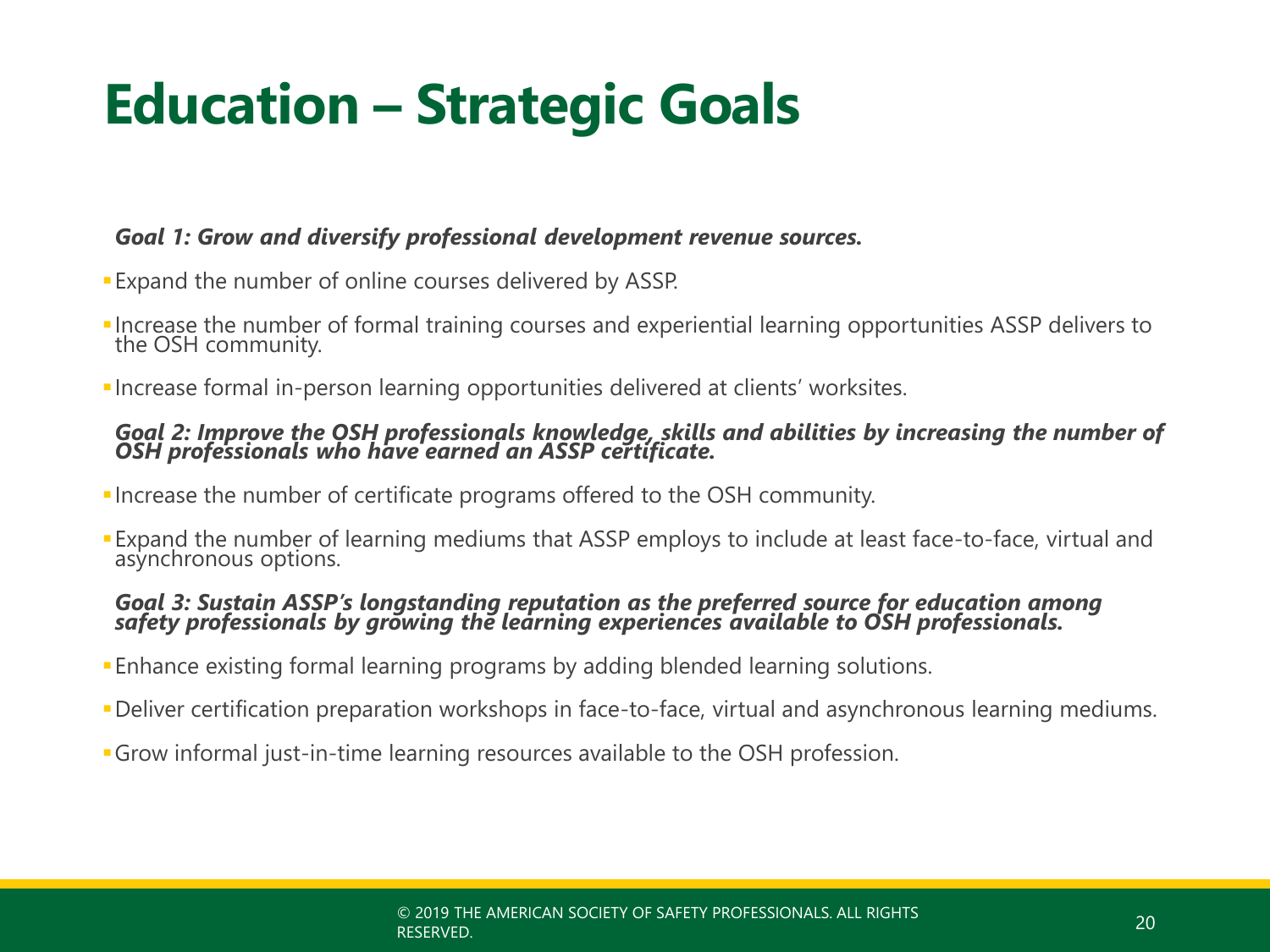### **Key Strategic Pillars**

*E* Member Communities **Education** ▪ **Standards · Value of the Profession**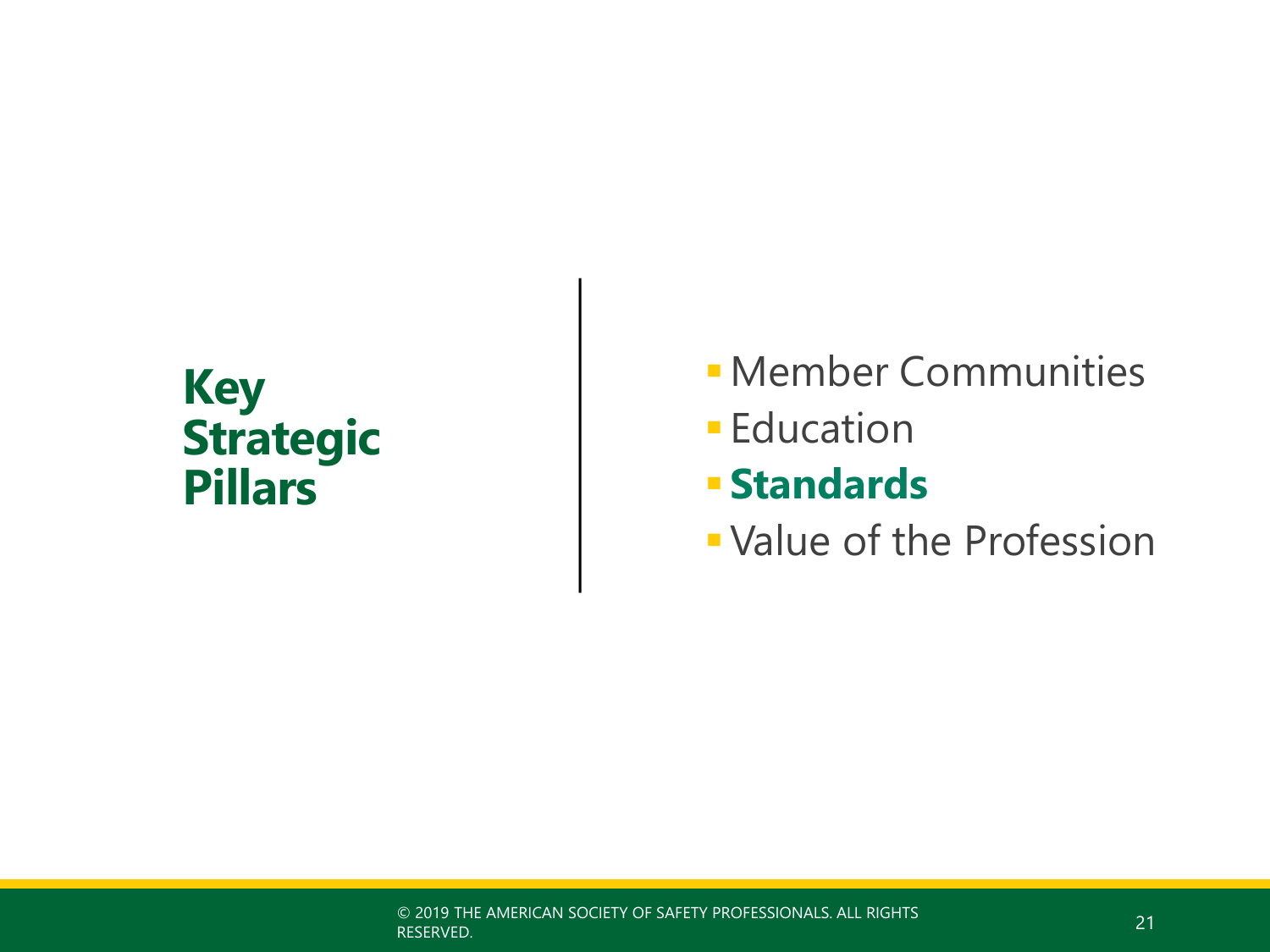## **Standards**

ASSP is a leader in the evolution of voluntary occupational safety and health standards that reflect recognized best practices, both in the United States and internationally.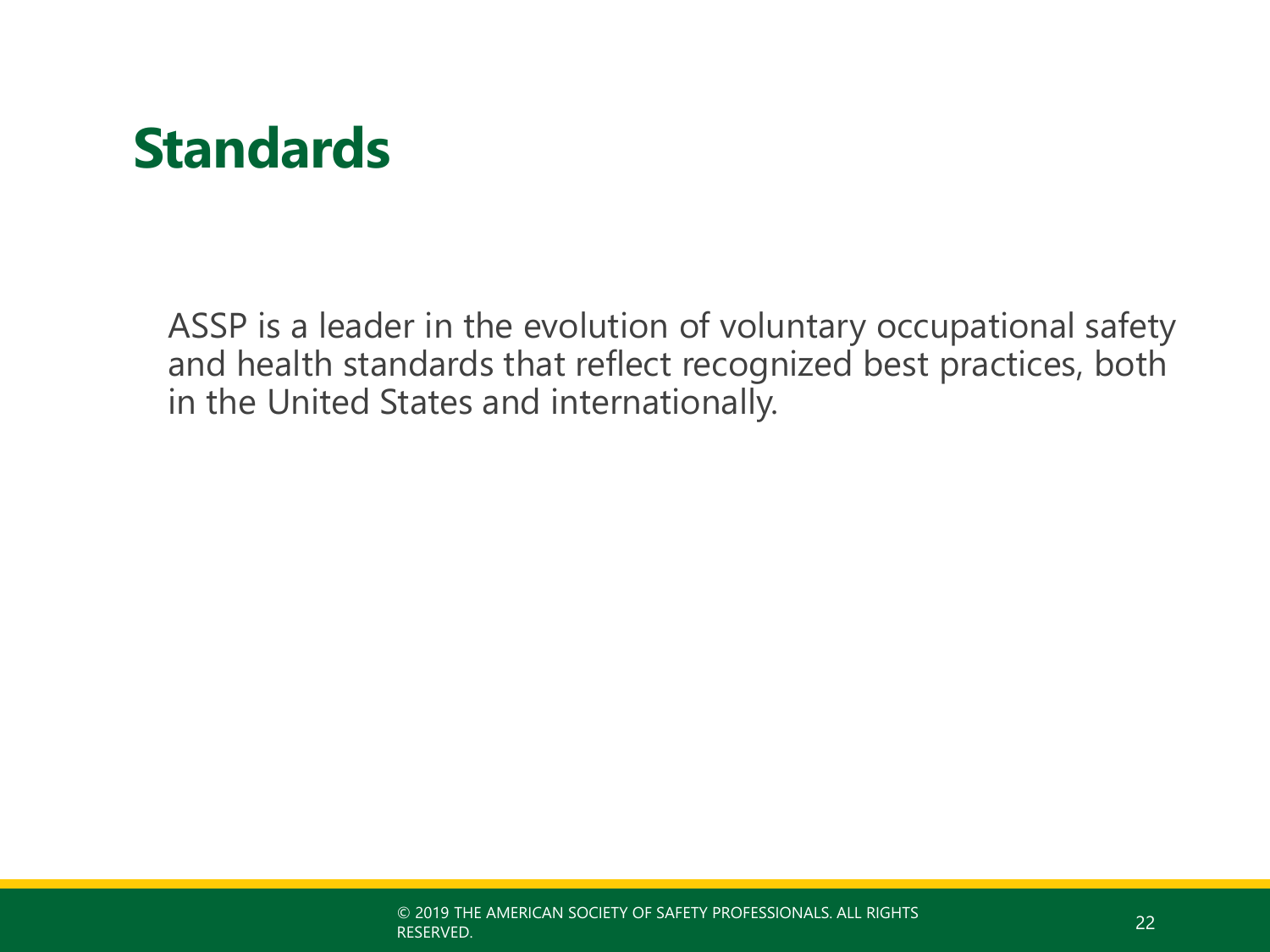## **What's Happening in Standards?**

- ASSP is an ANSI accredited standards developing organization
- **E** ASSP Publishes First U.S. Standard for Construction and Demolition of Wind Turbines Best Practices Sharing
- **EXECTE ASSP Asks OSHA to Recognize ANSI/ASSP** Standards for Cranes and Derricks in Construction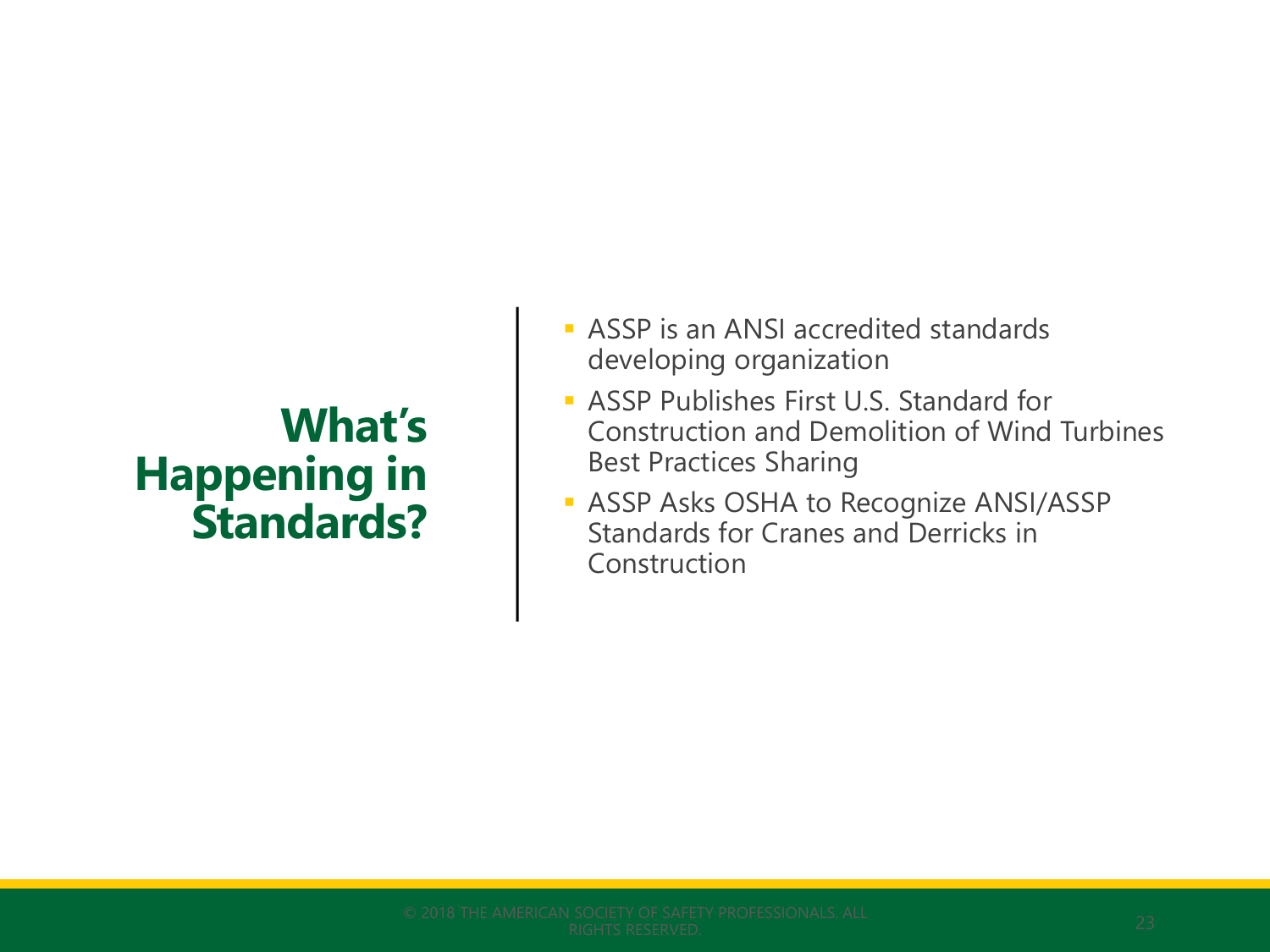# **Standards – Strategic Goals**

#### *Goal 1: Build a robust, balanced line of business to reflect the full life cycle of OSH standards that affect members and the profession.*

- **Increase ASSP resources by growing standards revenue.**
- ▪Publish a standard or technical report addressing the leading causes of occupational fatalities.
- ▪Publish an implementation guide to address each of the top-five selling ANSI/ASSP standards.

#### *Goal 2: Streamline processes within each stage of developing voluntary consensus OSH standards and technical reports.*

- ▪Accelerate the timeline for standards development.
- **Implement an enhanced tracking system to ensure continuous improvement of all processes in the** development of OSH standards.
- **Increase participation from business and industry on committees to enhance the consensus process.**

#### *Goal 3: Collaborate and cooperate with private and public-sector stakeholders to move ASSP standards forward to serve a diverse range of OSH professionals and associated audiences.*

- ▪Implement data-gathering tools to track member and stakeholder use and recognition of standards.
- ▪Increase adoption of OSH standards on a national and global level in the private and public sector.
- ▪Increase total member and stakeholder participation with full standards committees and subgroups.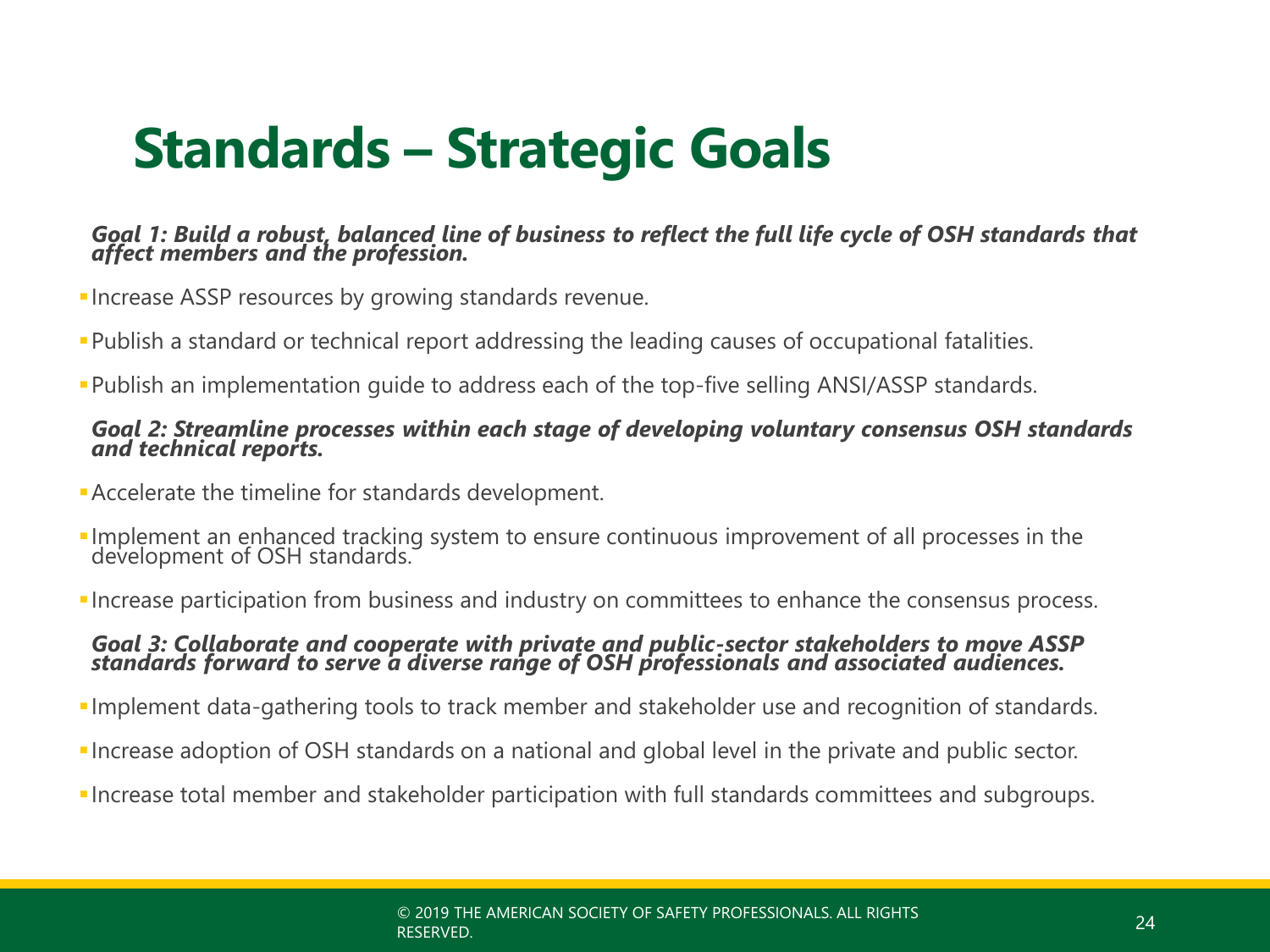### **Key Strategic Pillars**

- *E* Member Communities
- **Education**
- Standards
- ▪**Value of the Profession**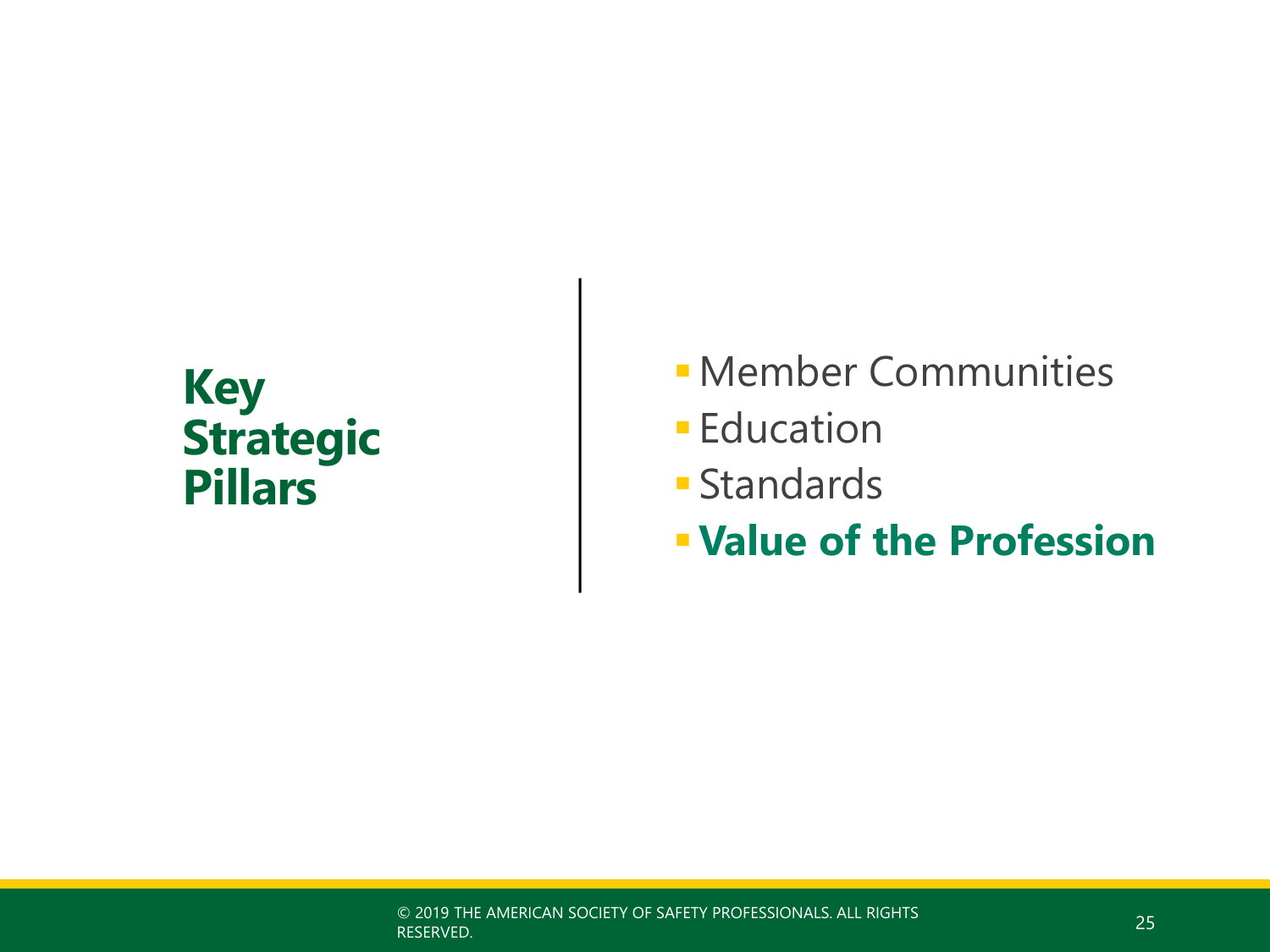# **Value of the Profession (Advocacy)**

ASSP strives to uphold and elevate the value of the safety and health profession through innovation, thought leadership, and objective, unbiased, science-based approaches to safety and health practices.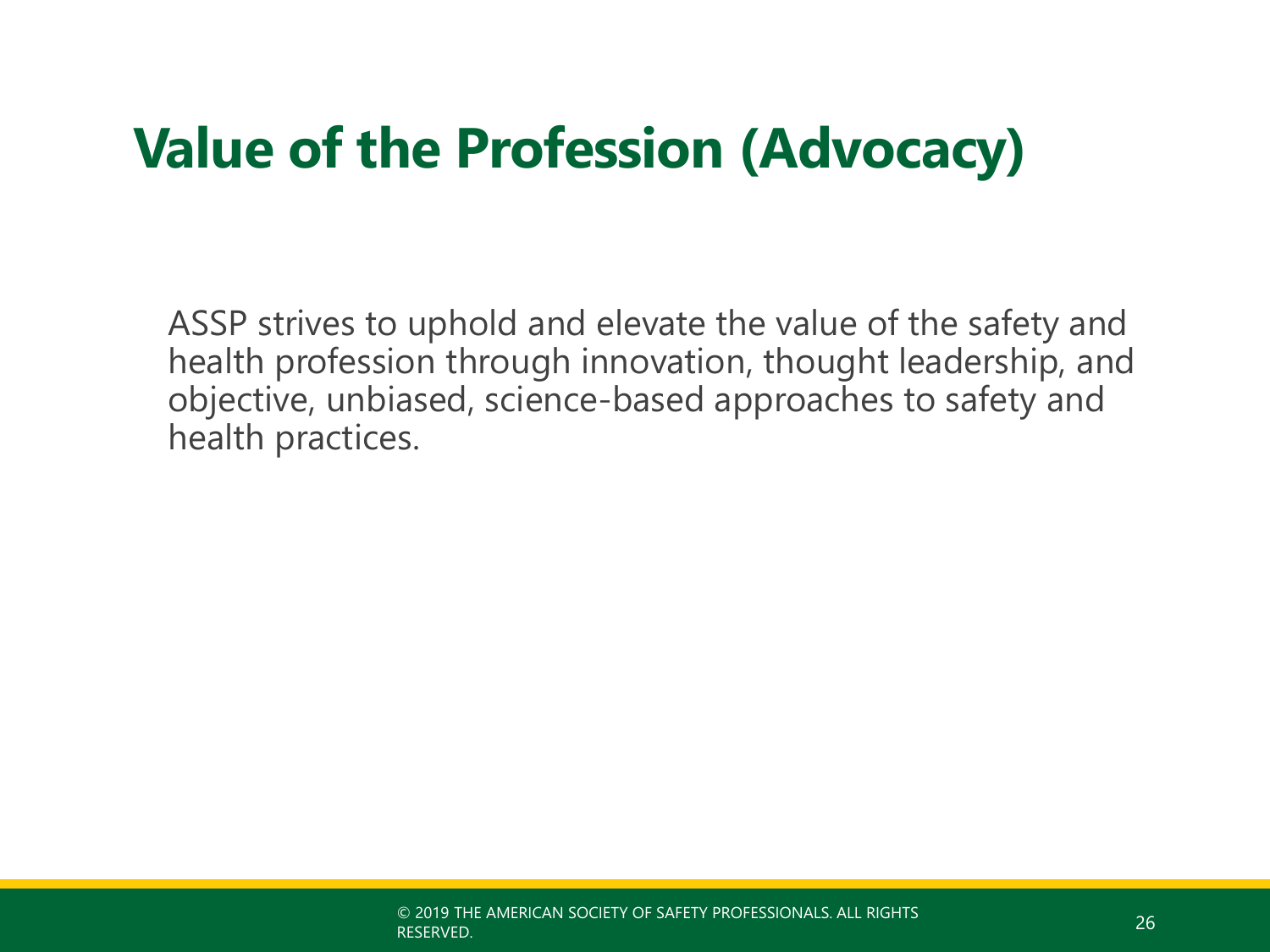### **What's Happening in Advocacy?**

- **E** New Academic and Research Council to Advance Safety and Health Profession
- **Communicating the Value of the Safety** Profession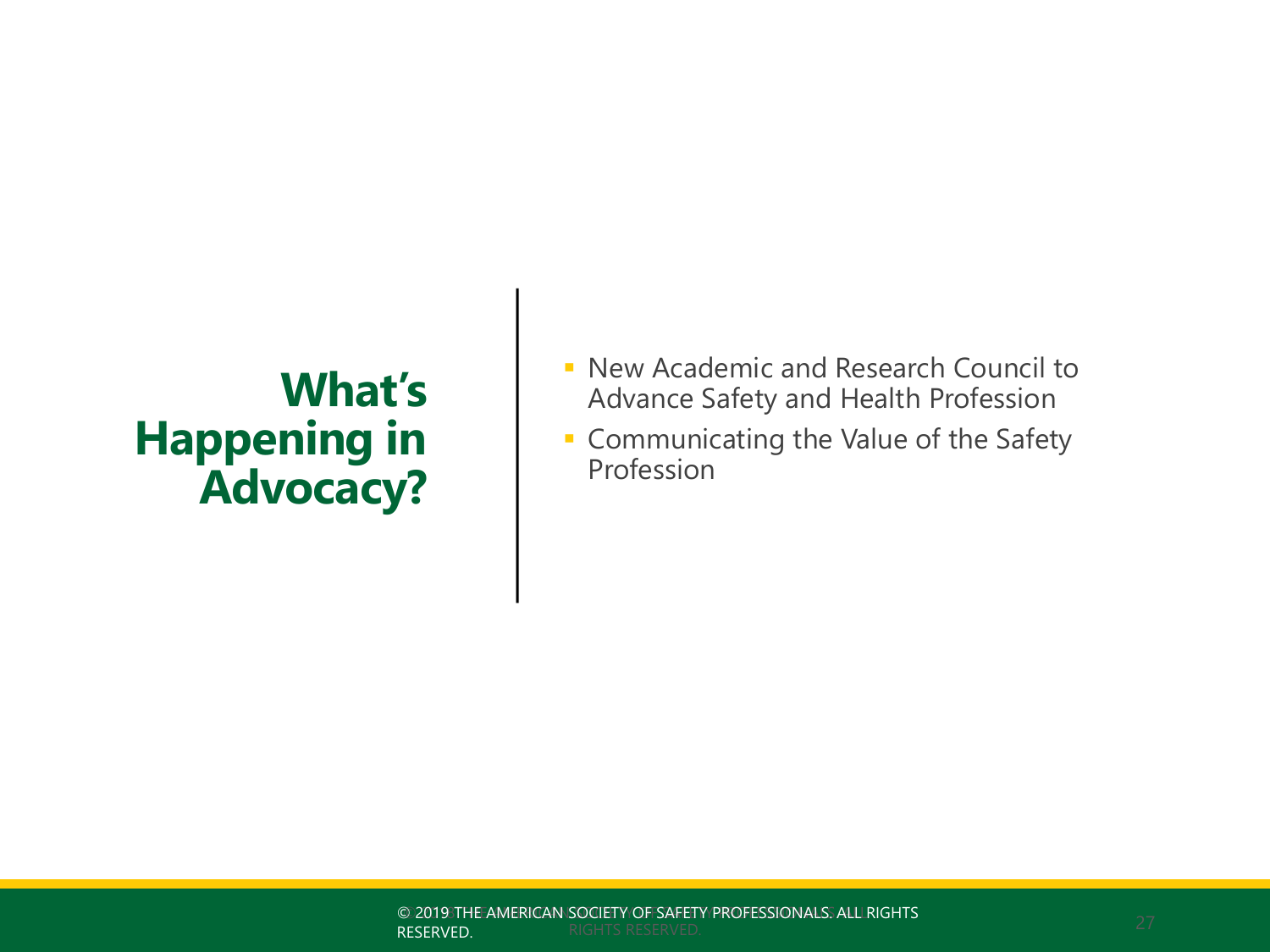# **Value of the Profession – Key Areas**

**Evidence Based Practices** – Continue to make the case that research and evidence drive and support practical, risk-based solutions

**Communication** – Improve our ability to collaborate and communicate with stakeholders

**Risk Management** – Continue to support the need for proactive risk management and developing risk related skills

**Business and Leadership** – OSH professionals must be viewed as corporate partners who can develop and articulate the business case for protecting our employees and company assets.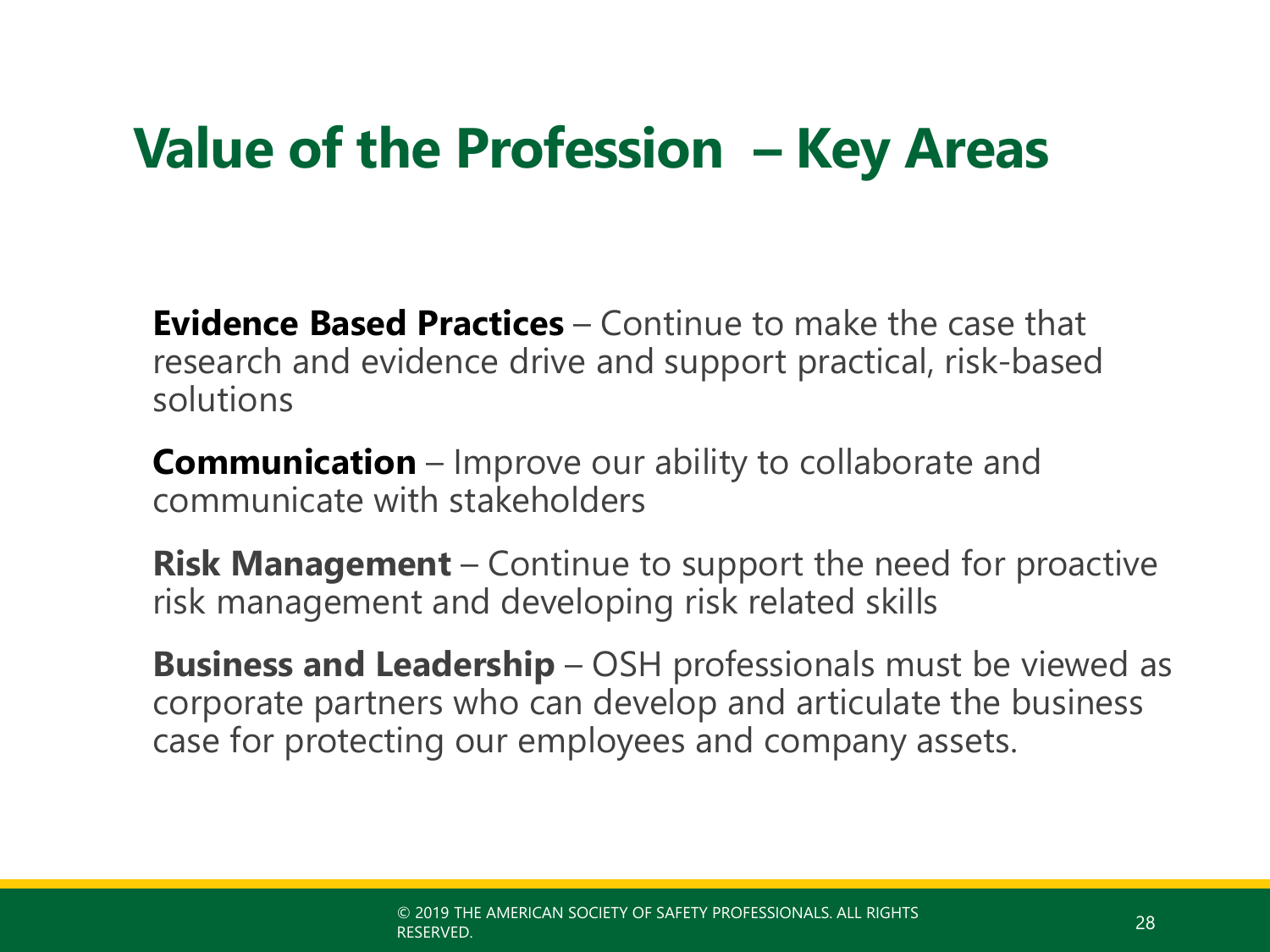# **Value of Profession – Strategic Goals**

#### *Goal 1: Increase the number of ASSP members who hold OSH-related accredited professional designations.*

- ▪Define and promote professional capability/competency standards within the OSH community and among employers.
- **Expand the number of accredited college and university OSH programs.**
- ▪Increase the number of students graduating from ABET-accredited/model-learning-outcome-adopted academic programs.

#### *Goal 2: Establish the OSH profession and its members as a source of competitive advantage.*

- **Educate OSH professional and the business community on the importance of risk assessment and** corporate social responsibility and OSH professionals' capabilities to support these key business objectives.
- ▪Identify and support research to identify evidence-based ideas, innovations and solutions that further validate the value of the OSH profession and OSH professionals.

#### *Goal 3: Influence, engage and educate government, business and other key stakeholders on issues important to the OSH profession and the key role of OSH professionals in addressing those issues.*

- ▪Promote integration of OSH metrics into corporate sustainability and annual reports to better connect human capital issues to business outcomes.
- ▪Use alliances to advance major issues concerning the OSH profession.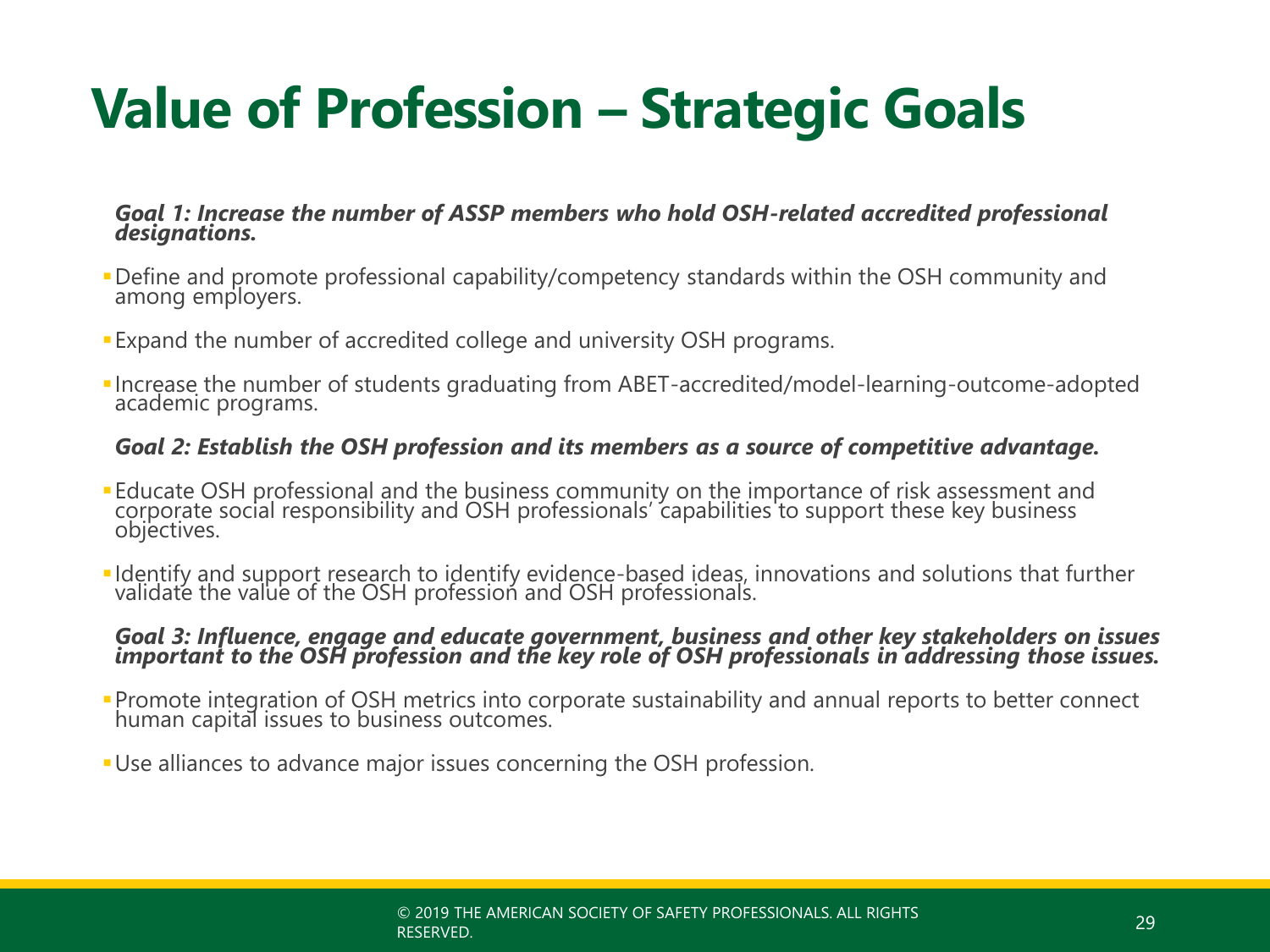# **Initiatives – Total Worker Health**

### **ASSP & TWH**

TWH is a next-generation approach to injury and illness prevention.

Council on Professional Affairs has formed a task force to further explore the NIOSH Total Worker Health Initiative, and its implications to and opportunities for our profession.

Draft a position on TWH and draft an action plan, including practical tools for safety professionals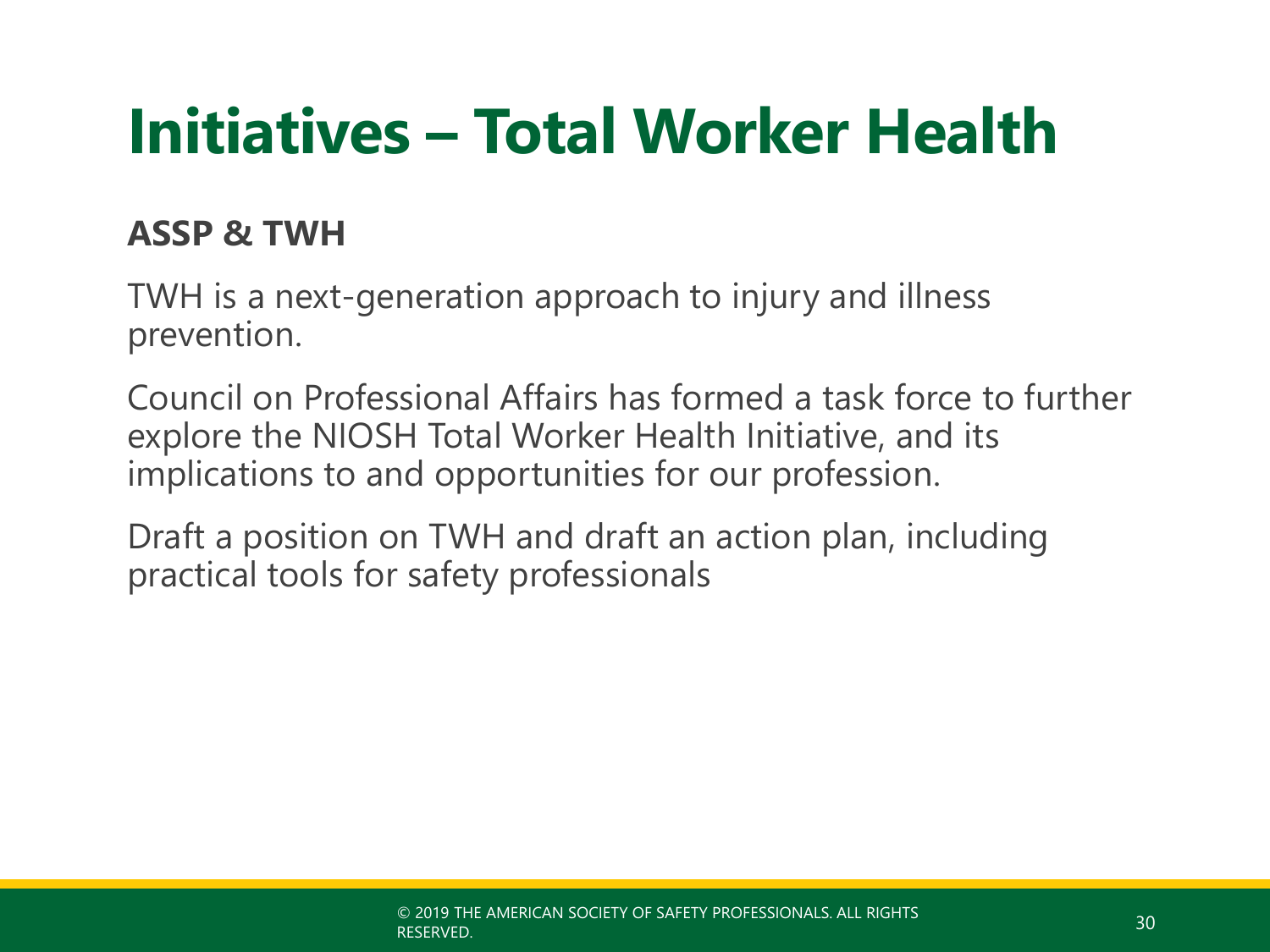

#### **About Us**

Officially launched in June 2011, CSHS is a 501(c)3 nonprofit organization committed to advancing the safety, health and sustainability of the global workplace.

#### **Vision Statement**

For all organizations to recognize and act on the value of occupational safety, health and well-being as part of their sustainable business practices.

#### **Goals**

To provide a strong voice and comprehensive leadership for safety and health in shaping sustainability policies.

To educate the business community on the importance of safety and health as part of good corporate governance and corporate social responsibility/sustainability.

To provide new insights into the measurement, management, and impact of safety and health sustainability.

To be a recognized thought leader for sustainability and corporate social responsibility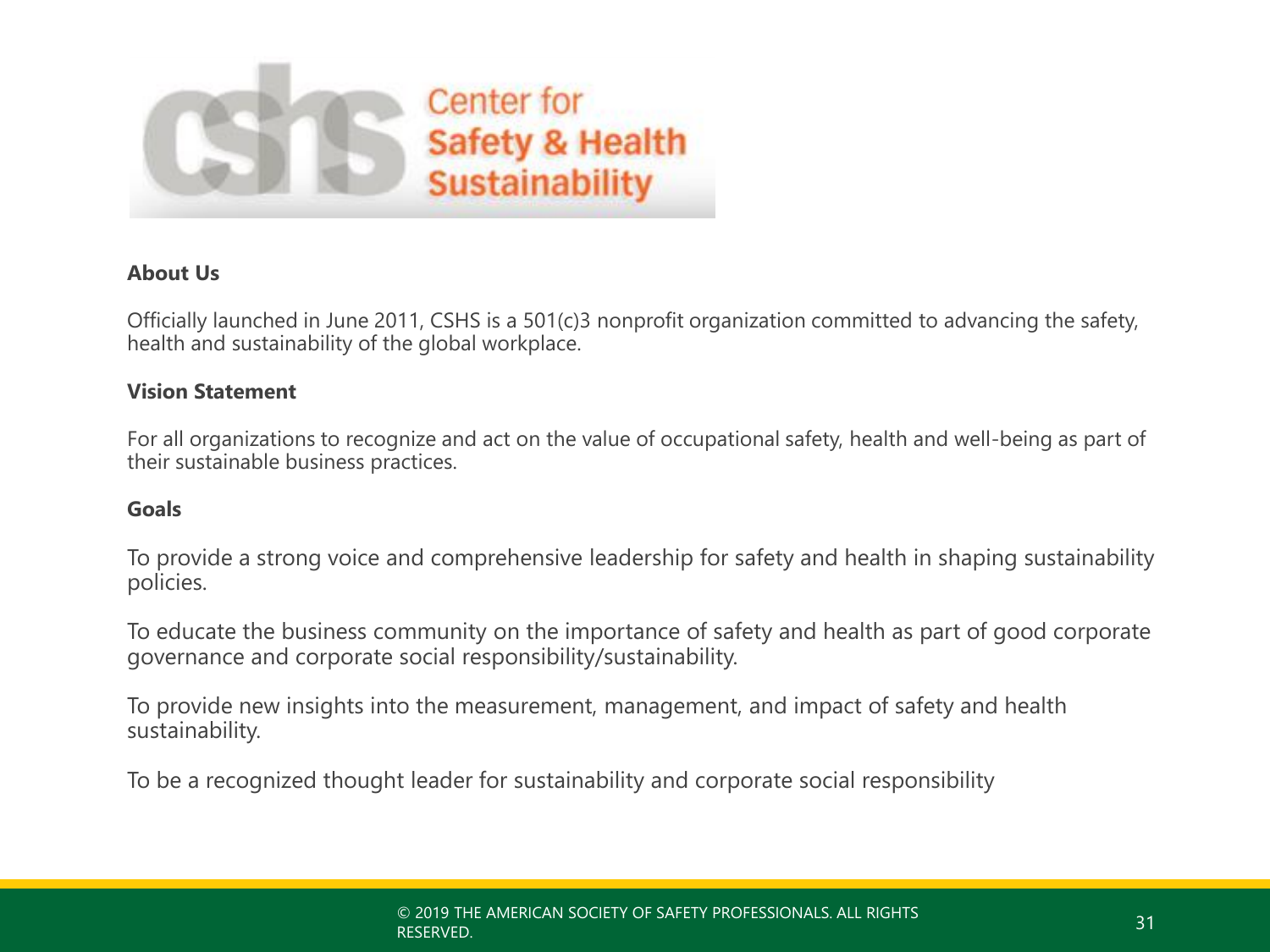## **Risk Assessment Institute** *www.ohsrisk.org*

### **Launched by ASSP in 2013**

### ▪VISION

Through our Risk Assessment Institute we aim to facilitate OSH risk assessment's inclusion into the organizational risk process, allowing businesses to be proactive in prioritizing and mitigating risk in advance of injuries or catastrophes.

By understanding and implementing risk-based approaches to safety management, injury/illness prevention and employee well-being, OSH professionals help their organizations improve overall performance and position themselves as high-profile contributors who help organizations achieve their goals.

### ▪GOALS

- Educate executives, the business community and OSH professionals
- **EXECT** Improve risk-related training and education for OSH professionals.
- **•** Provide a platform for the OSH community
- Provide a center of excellence for risk-related information and tools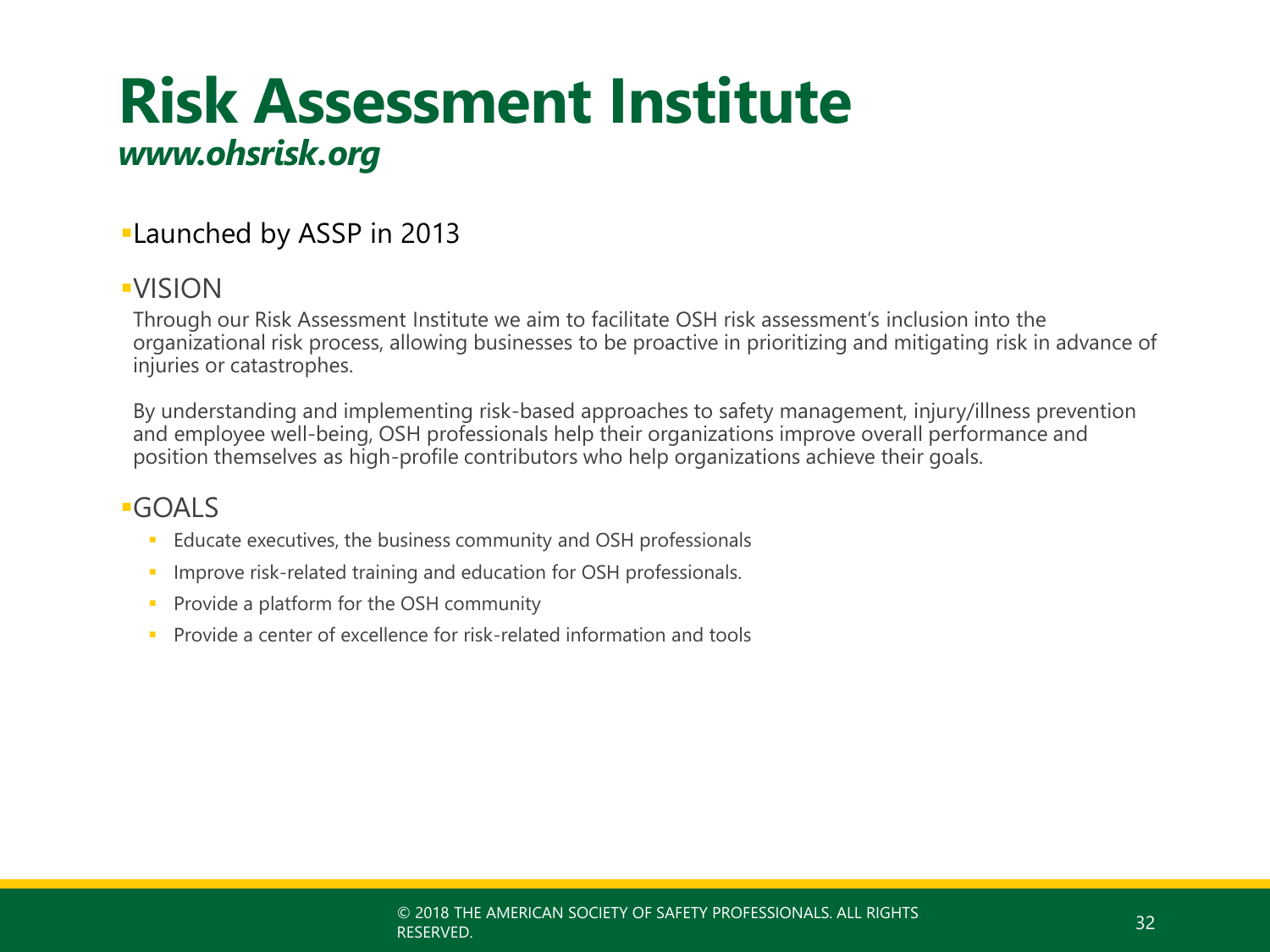# **Free Risk Assessment Video Series**

*ASSP Home >Education> Free Learning Resources*

[Introduction to Risk Assessment](https://vimeo.com/278524546)

[Getting Started With Your Risk Assessment](http://vimeo.com/278525782)

[Benefits of Risk Assessment](http://vimeo.com/278525409)

[Six Alternatives To Risk Treatment](http://vimeo.com/278561257)

[Performing the Risk Evaluation](http://vimeo.com/278560944)

[Triggers For Risk Assessment](http://vimeo.com/278560664)

[Choosing a Risk Matrix and Risk Factors](http://vimeo.com/278560310)

[Understanding Risk Assessment Tools and Resources: Strengths and](http://vimeo.com/278526254) Limitations

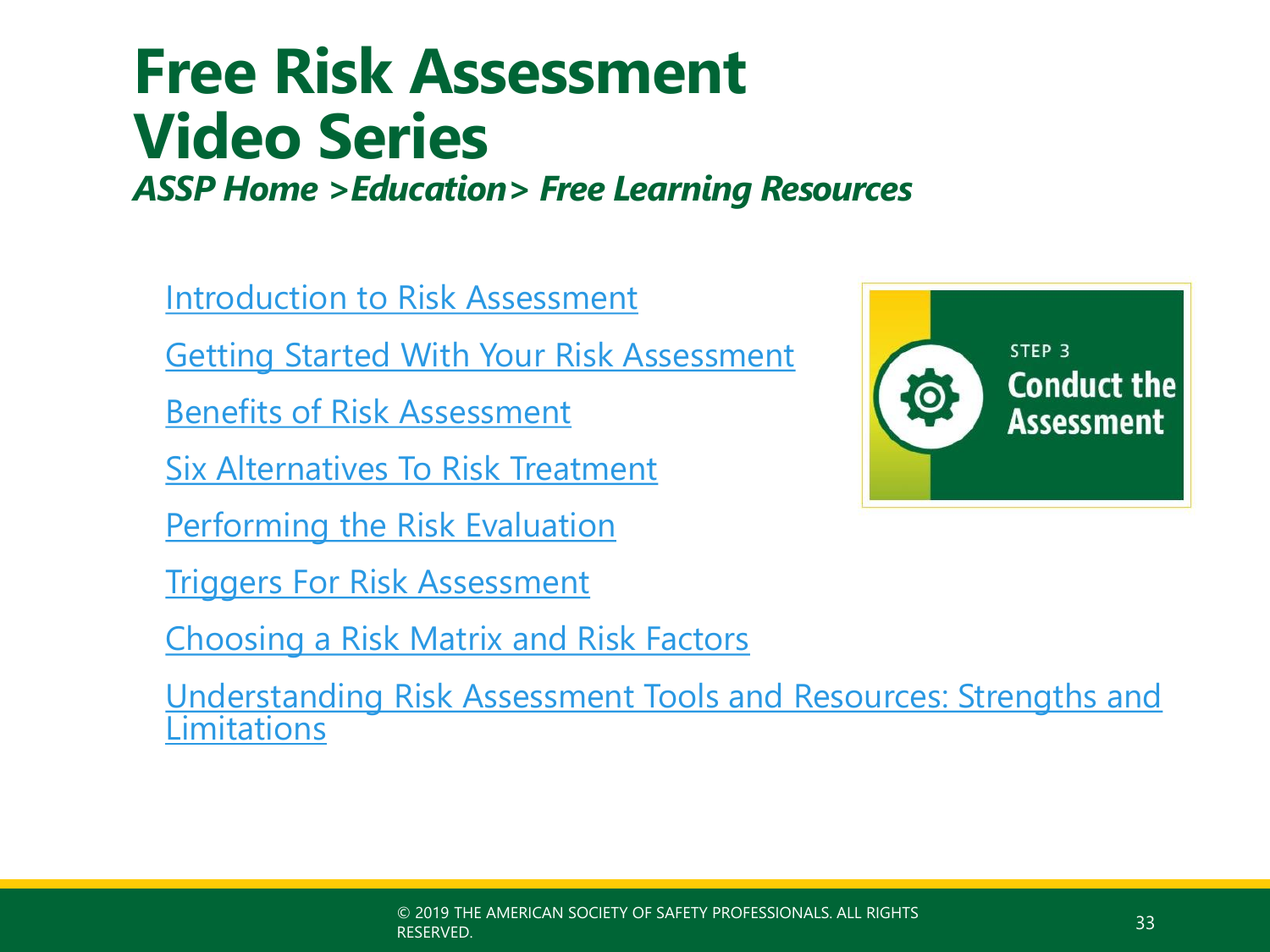# **Final Thoughts**

**Secure the full value of your membership** 

- **There's lots more than the just the magazine and a certificate**
- **•Get involved in communities** 
	- **ELocal chapter**
	- **Practice specialties**
	- **Common interest group**
- **Consider volunteer leadership** 
	- **EXEC** Benefits both you and the organization